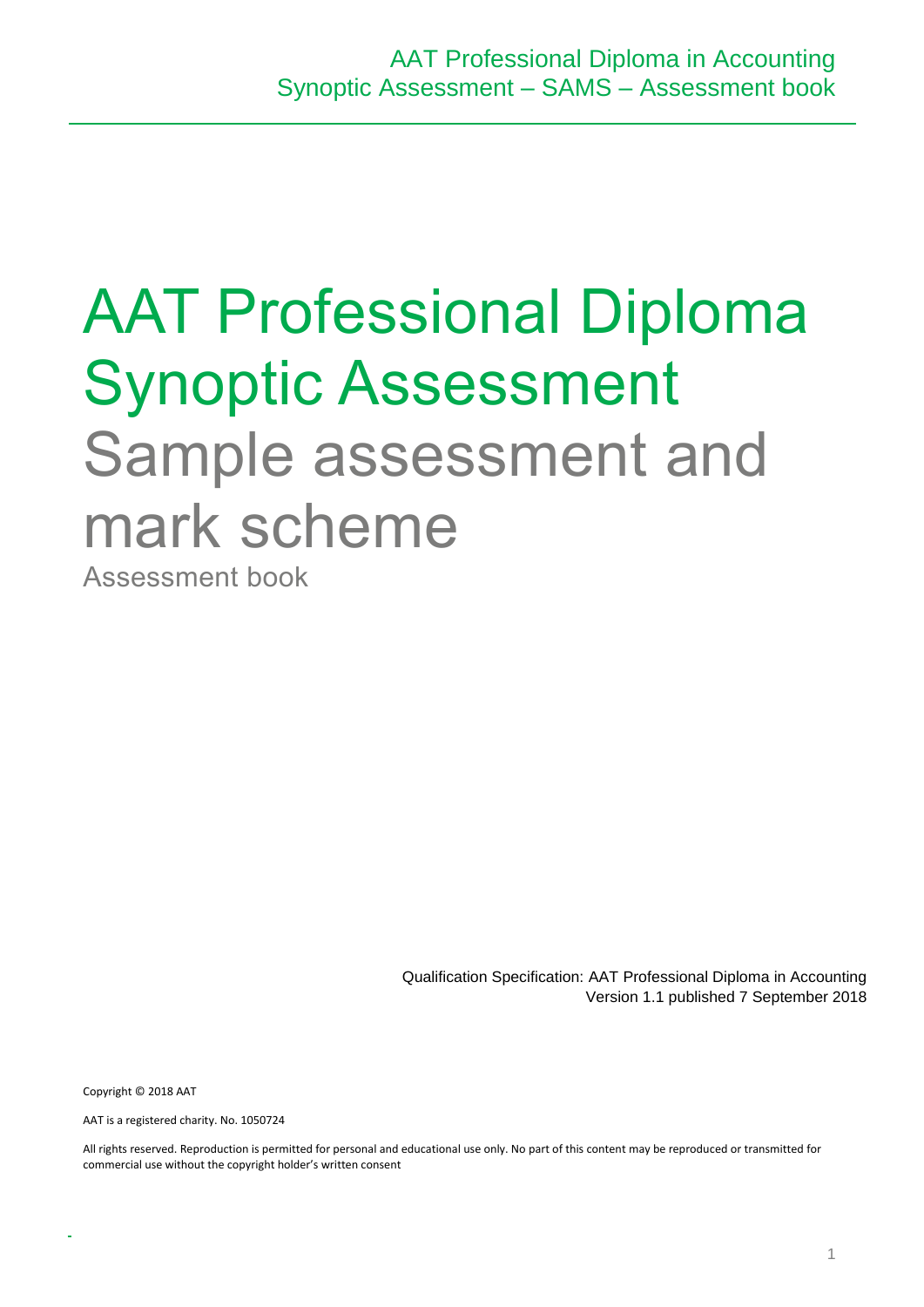# Notes for students

This is a sample assessment and mark scheme which is reflective of the question types, depth of content coverage, the level of demand, duration and mark allocation of tasks that will be in the live assessment

It is not designed to be used on its own to determine whether students are ready for the live assessment.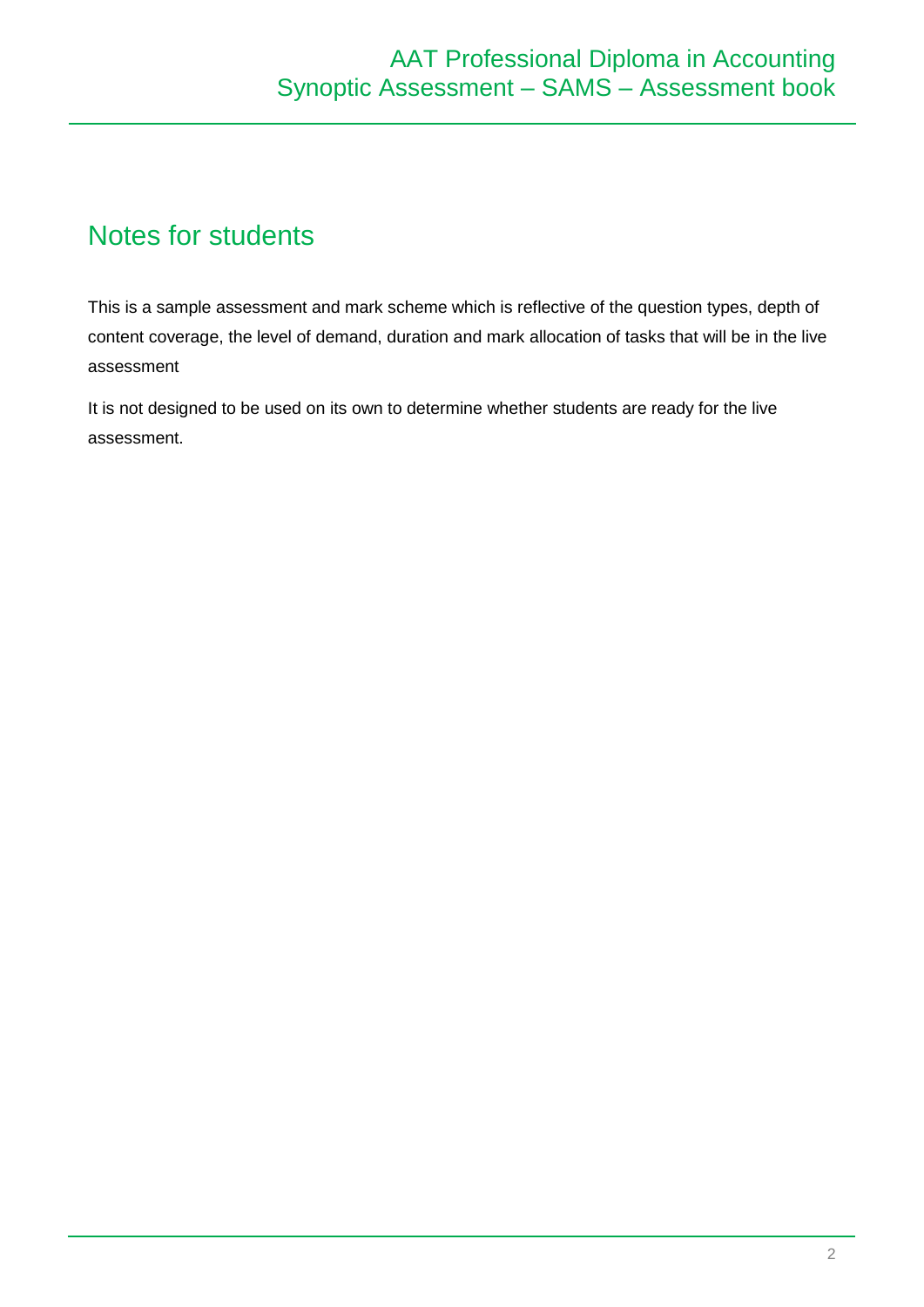# **Assessment information**

You have **3 hours** to complete this sample assessment.

- This assessment contains **6 tasks** and you should attempt to complete **every** task.
- Each task is independent. You will not need to refer to your answers to previous tasks.
- Read every task carefully to make sure you understand what is required.
- Where the date is relevant, it is given in the task data.
- Both minus signs and brackets can be used to indicate negative numbers **unless** task instructions state otherwise.
- You must use a full stop to indicate a decimal point. For example, write 100.57 **not** 100, 57 or 10057.
- You may use a comma to indicate a number in the thousands, but you don't have to. For example, 10000 and 10, 000 are both acceptable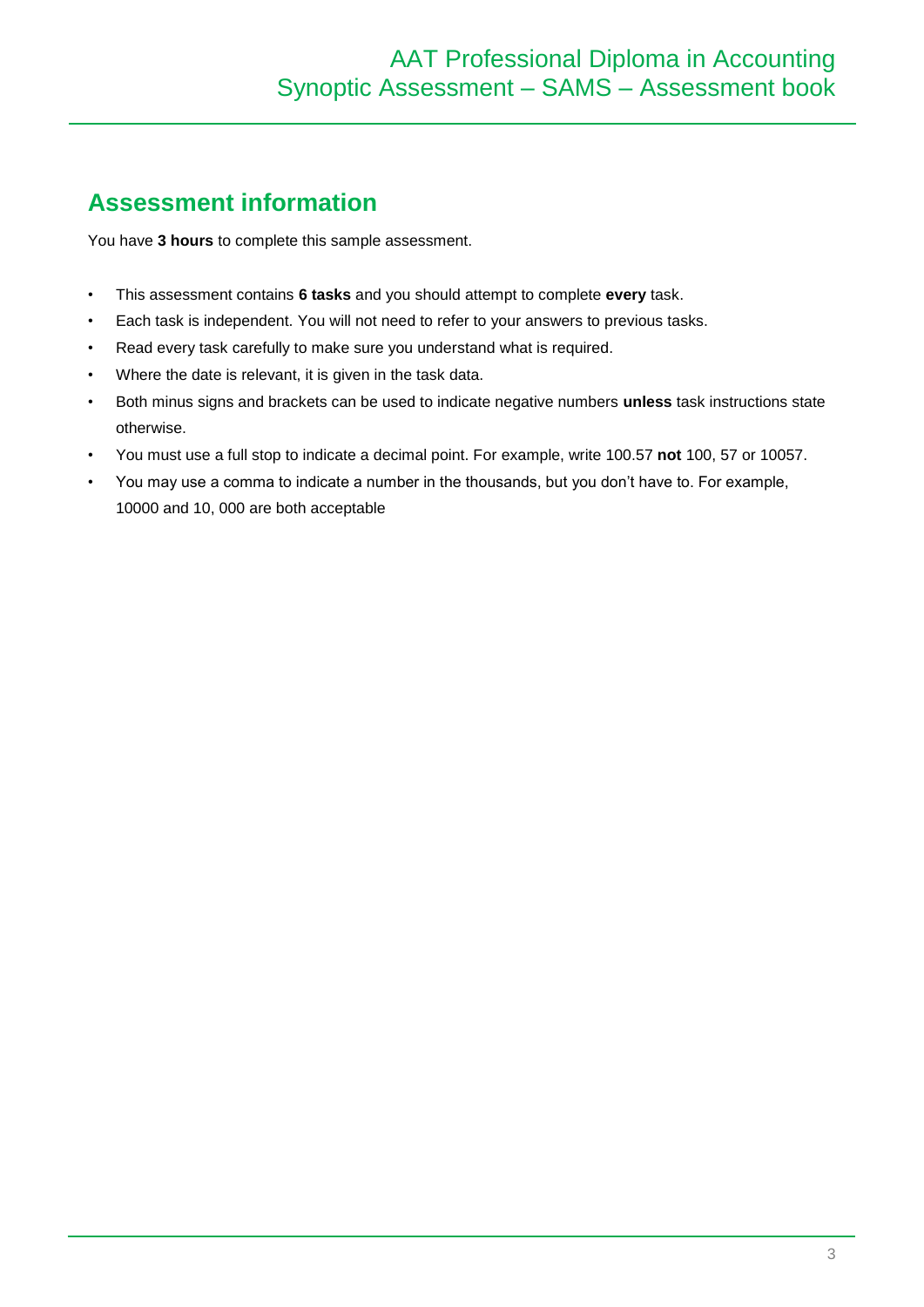## **Task 1 (20 marks)**

## **(a) Complete the sentence below to identify which one of the following is the most effective method of internal control when carrying out bank reconciliations?**

The Cash Book should be reconciled to the:

| bank statements on a regular basis.                                  |  |
|----------------------------------------------------------------------|--|
| bank statements and paying in books on a regular basis.              |  |
| bank statements at random times during the year.                     |  |
| bank statements and paying in books at random times during the year. |  |

**(2 marks)**

Some commercial organisations engage in the practice of 'window dressing' when producing their published accounts. One way of doing this is to defer paying suppliers in the last few weeks before the year end, while at the same time, collecting as much money from customers as possible.

This widespread legal practice makes the year-end bank balance look better and improves key performance indicators, such as the trade receivables collection period and trade payables payment period.

#### **(b) This practice is an example of what?**

| Complying with accounting standards. |  |
|--------------------------------------|--|
| Complying with banking requirements. |  |
| Engaging in unethical behaviour.     |  |
| Engaging in fraudulent behaviour.    |  |

**(2 marks)**

### **(c) The security settings for an employee working in an organisation's credit control department should permit them access to which of the following?**

| The Accounts Receivable Ledger                                          |  |
|-------------------------------------------------------------------------|--|
| The Accounts Receivable Ledger and the Cash Book                        |  |
| The Accounts Receivable Ledger and the General Ledger                   |  |
| The Accounts Receivable Ledger, the Cash Book and the General<br>_edger |  |

**(2 marks)**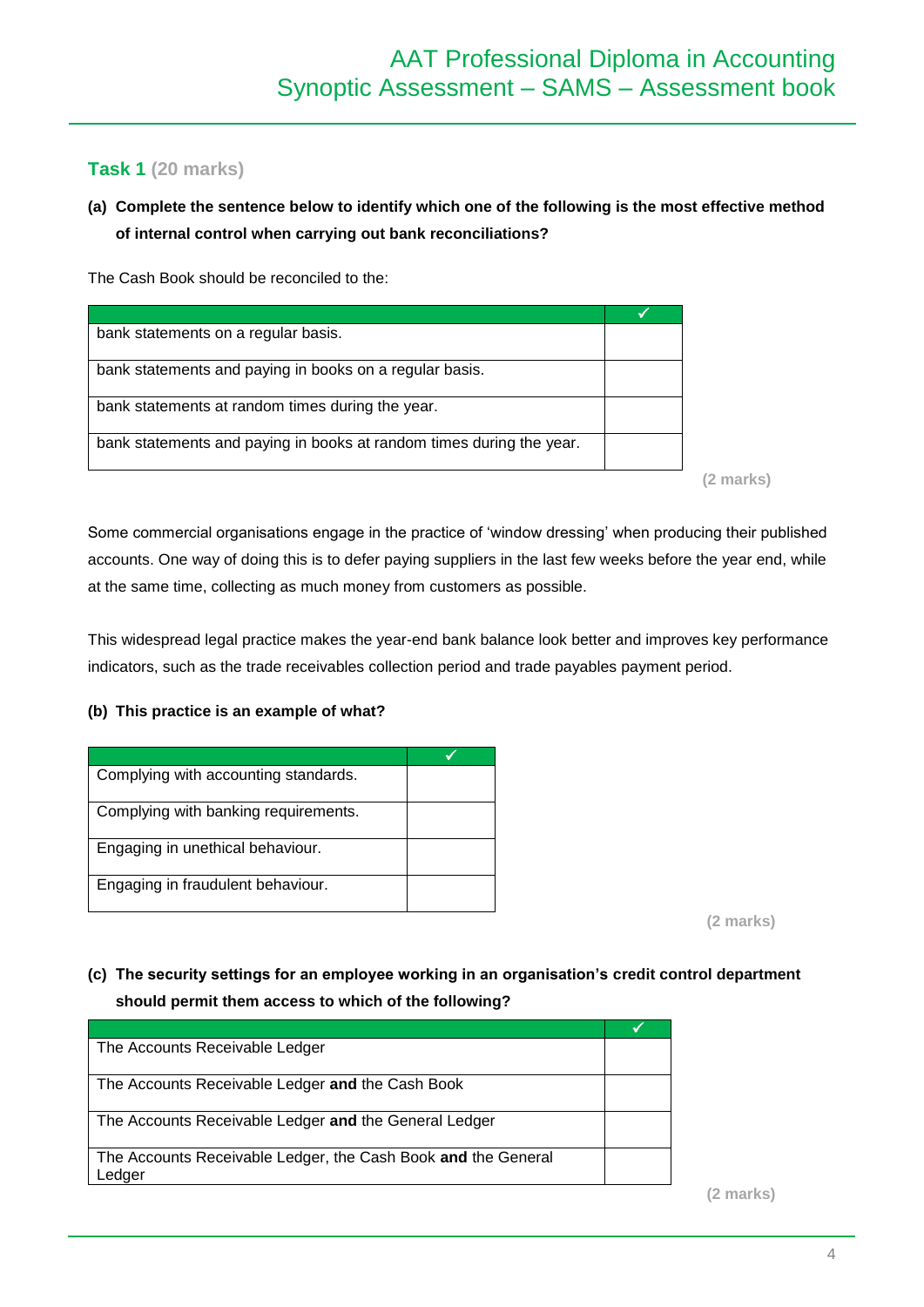**(d) Why should the Accounts Receivable (Sales Ledger) control account be reconciled to the individual account be reconciled to the individual Accounts Receivable (Sales Ledger) balances?** 

| To detect posting errors in the Accounts Receivable Ledger. |  |
|-------------------------------------------------------------|--|
| To detect missing sales invoices.                           |  |
| To detect posting errors in the Cash Book.                  |  |
| To detect missing credit notes.                             |  |

**(2 marks)**

#### **(e) Why should a cashier carry out a bank reconciliation?**

| To prove there are no errors in recording either sales or purchases. |        |
|----------------------------------------------------------------------|--------|
| To check the organisation's Cash Book against an external source.    |        |
| To prove there are no errors in recording assets or liabilities.     |        |
| To check the organisation is correctly segregating duties.           |        |
|                                                                      | marks) |

Hina Khan, the Cashier of SL Products Ltd, is preparing a cashflow forecast. She asks which of the following are cash flow items.

**(f) Identify whether each of the following items should be included in a cash flow forecast by placing a tick in the correct column against all four items.**

|                                          | Include in cash flow<br>forecast | Do not include in<br>cash flow forecast |
|------------------------------------------|----------------------------------|-----------------------------------------|
|                                          | ✔                                |                                         |
| Revaluation of premises                  |                                  |                                         |
| Bonus issue of shares in SL Products Ltd |                                  |                                         |
| Payment of dividend on ordinary shares   |                                  |                                         |
| Write off obsolete inventory             |                                  |                                         |

**(8 marks)**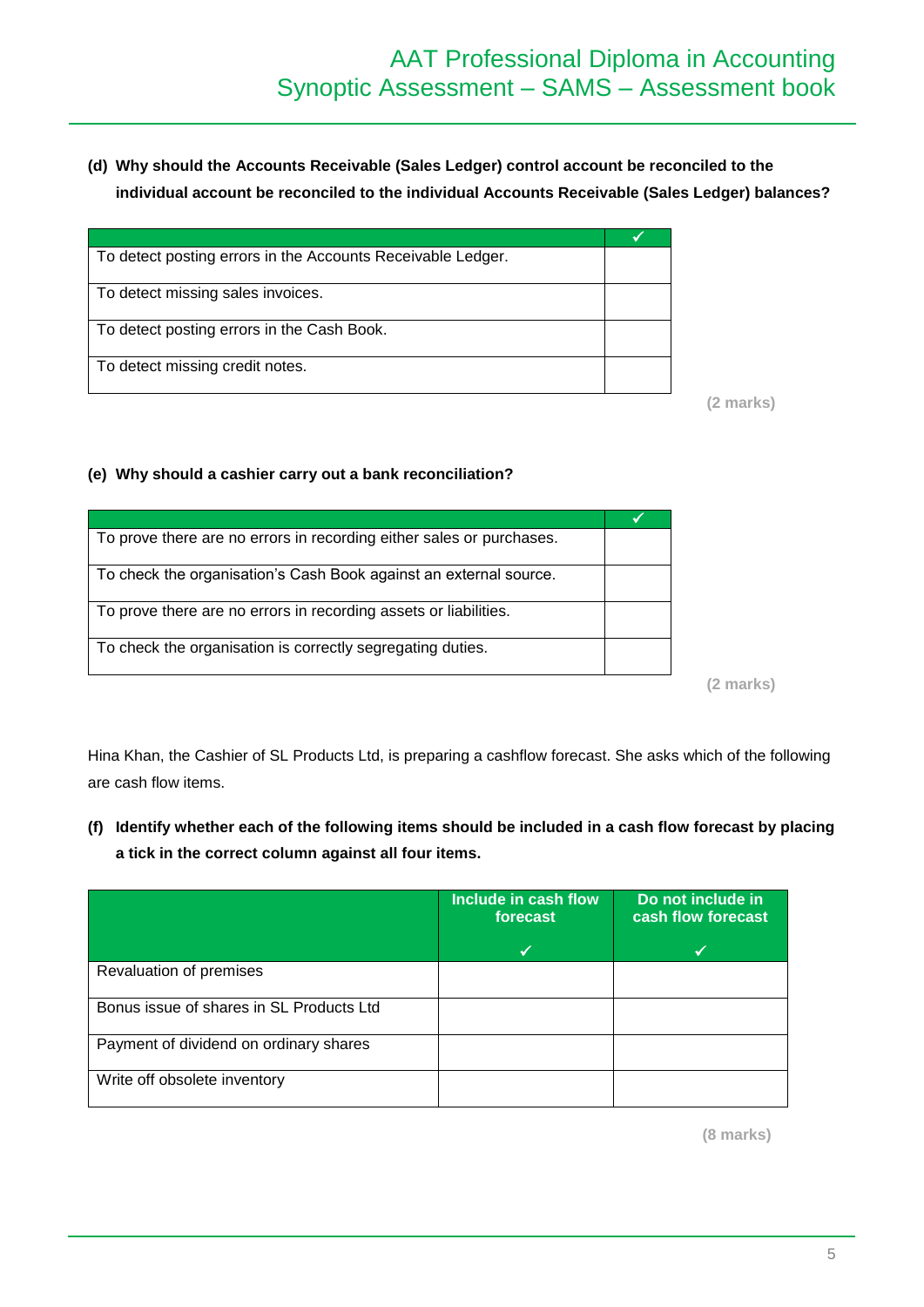**(g) Which one of the following internal control procedures over sales and subsequent receipts is most likely to be effective for a business in reducing the risk of fraud?** 

| The Accounts Receivable clerk accounts for the sales transactions and<br>receives customers' cheque payments.                 |  |
|-------------------------------------------------------------------------------------------------------------------------------|--|
| The Accounts Receivable clerk accounts for the sales transactions; the<br>Cashier, receives customers' cheque payments.       |  |
| The Cashier accounts for the sales transactions and receives customers'<br>cheque payments.                                   |  |
| The Cashier accounts for the sales transactions and the appropriate<br>Sales Manager receives the customers' cheque payments. |  |

**(2 marks)**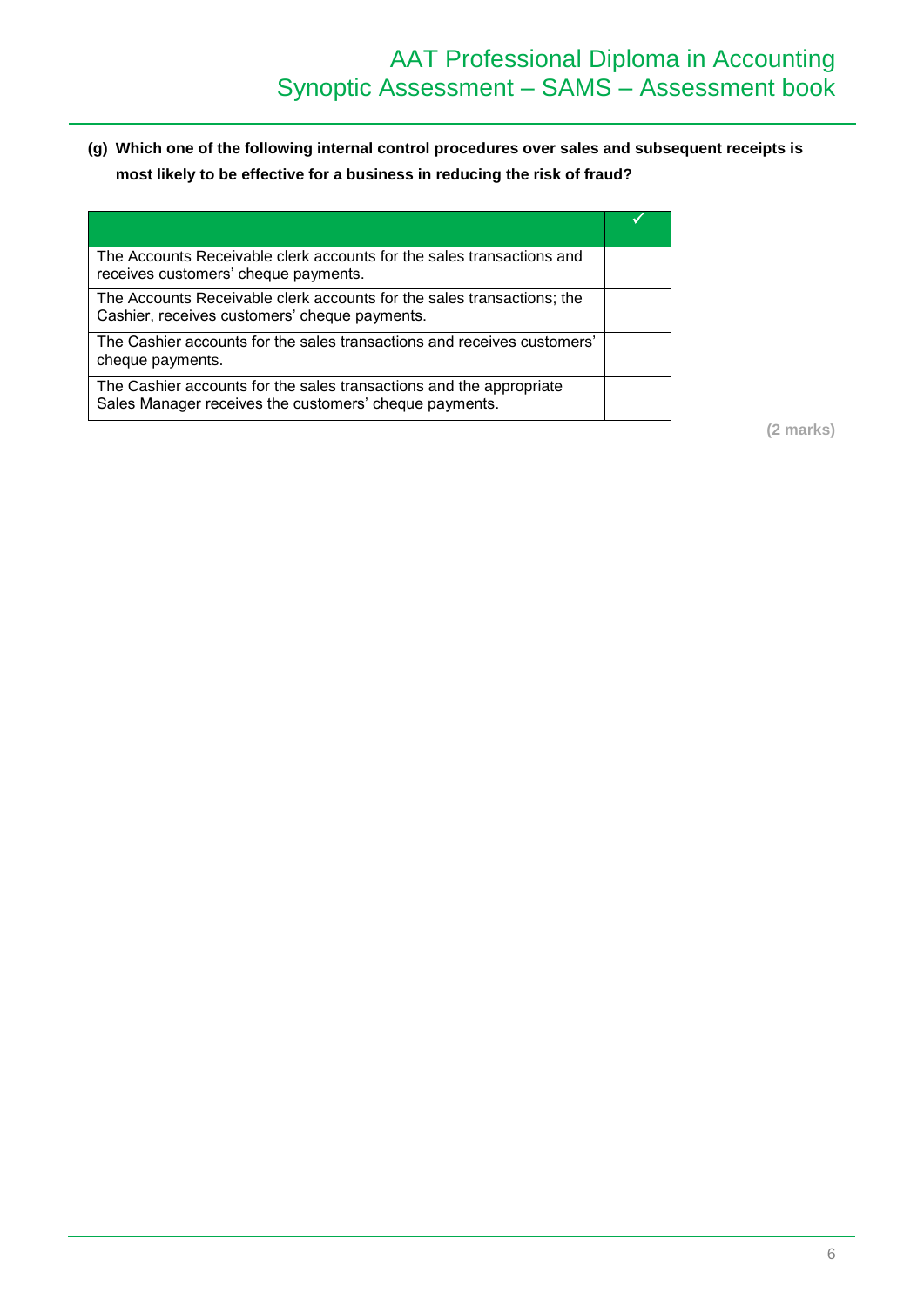### **Task 2 (15 marks)**

S.L. Products Ltd has recently acquired a controlling interest in a small manufacturing business called Merville Ltd.

You have been given a copy of the Operating Statement (below) and Commentary (also below) about their most recent year's trading. You are advised that a management bonus is linked to these results, but has not yet been authorised for payment.

As budget accountant for S.L. Products Ltd, you have been asked to review these documents and comment on the adequacy of Merville Ltd's budgeting procedures and provide recommendations for improvement.

| <b>Operating Statement for year ended 31</b><br><b>December 20X1</b> | <b>Budget</b> | <b>Actual</b> | <b>Variance</b> |
|----------------------------------------------------------------------|---------------|---------------|-----------------|
| Sales volume                                                         | 8,300         | 7,950         | 350             |
|                                                                      | £             | £             | £               |
| Sales revenue                                                        | 1,162,000     | 1,128,000     | 33,100          |
| Costs:                                                               |               |               |                 |
| <b>Materials</b>                                                     | 249,000       | 246,450       | 2,550           |
| Labour                                                               | 415,000       | 409,425       | 5,575           |
| <b>Production overheads</b>                                          | 149,400       | 144,690       | 4,710           |
| Depreciation                                                         | 78,600        | 46,800        | 31,800          |
| Marketing                                                            | 27,600        | 18,640        | 8,960           |
| Administration                                                       | 73,000        | 92,600        | 19,600          |
| Total                                                                | 992,600       | 958,605       | 33,995          |
|                                                                      |               |               |                 |
| Operating profit                                                     | 169,400       | 170,295       | 895             |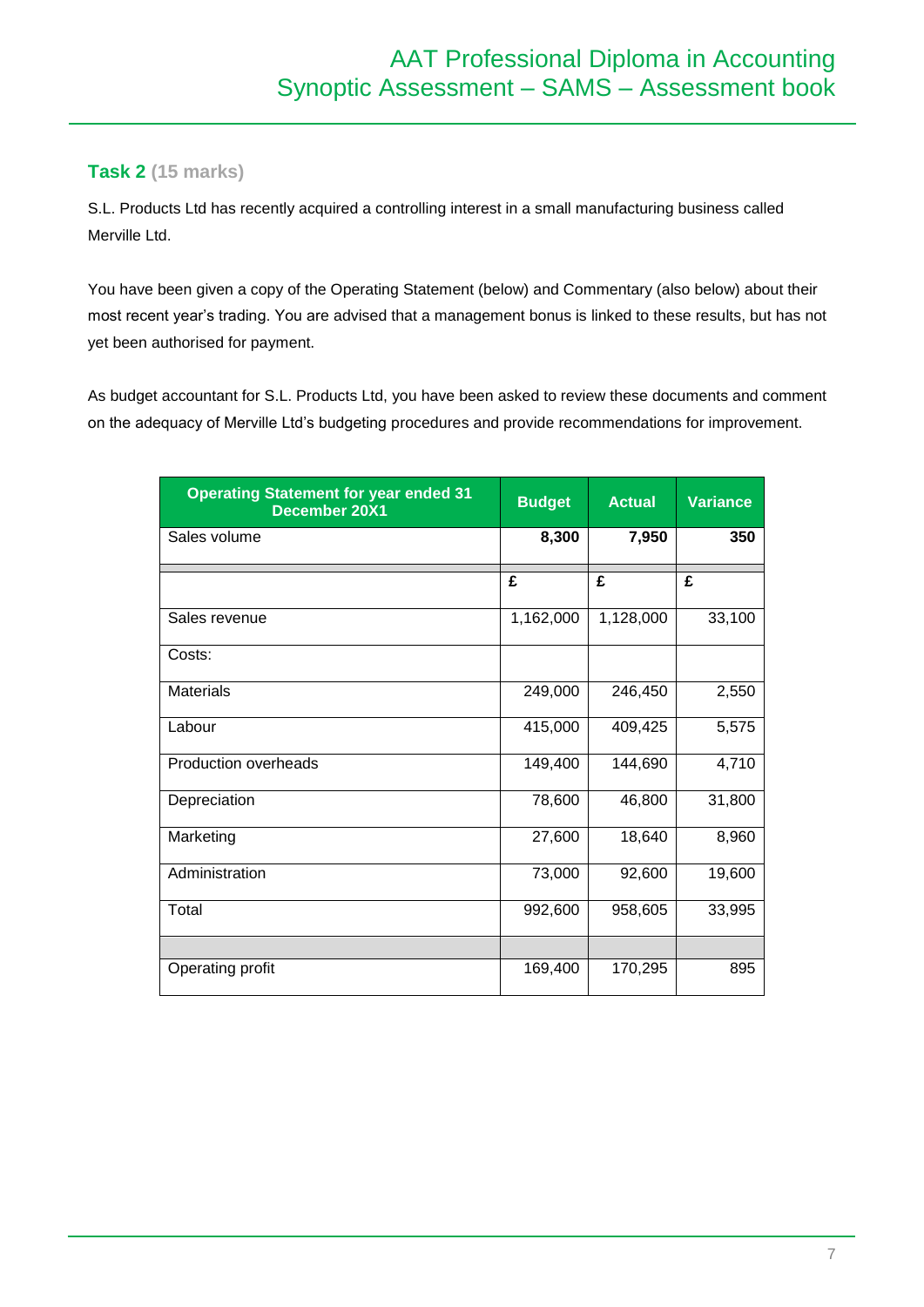The budget committee is pleased to present the results for a challenging but successful financial year.

At the outset, we were aware that cost pressures were increasing. We decided to introduce a robust system of financial control. We formed a budget committee, comprising the production manager, purchasing manager and human resources manager. We prepared a detailed budget and agreed to monitor progress against this budget at monthly meetings. In order to demonstrate our commitment to this regime, we decided to link to our own remuneration to the achievement of the budgeted operating profit.

It soon became clear that competitive pressures were increasing that that it would be difficult to achieve the budgeted sales revenue. We decided to review all lines of expenditure:

- Material and labour costs were both rising faster than we had anticipated. Consequently, the budgets for these two items were revised. 3% was added to the material budget and 4.5% to labour. These increases are included in the budget shown above.
- Most of the marketing budget was to be spent on three themed advertising campaigns. The marketing manager agreed to delay the third of these until after the financial year end.
- The production manager reviewed the depreciation policy and decided to increase the expected lives of our main production equipment. This not only reduced the annual charge but gave a once only saving through reducing past provisions.
- Savings of £1,400 were found in administration overheads. The profit-related management bonus of £21,000, which was not budgeted, has been accrued under this heading. The Operating Profit of £170,295 is 0.5% better than budget.

The chief accountant of S.L Products Ltd has asked you to comment on the adequacy of Merville Ltd's budgetary procedures.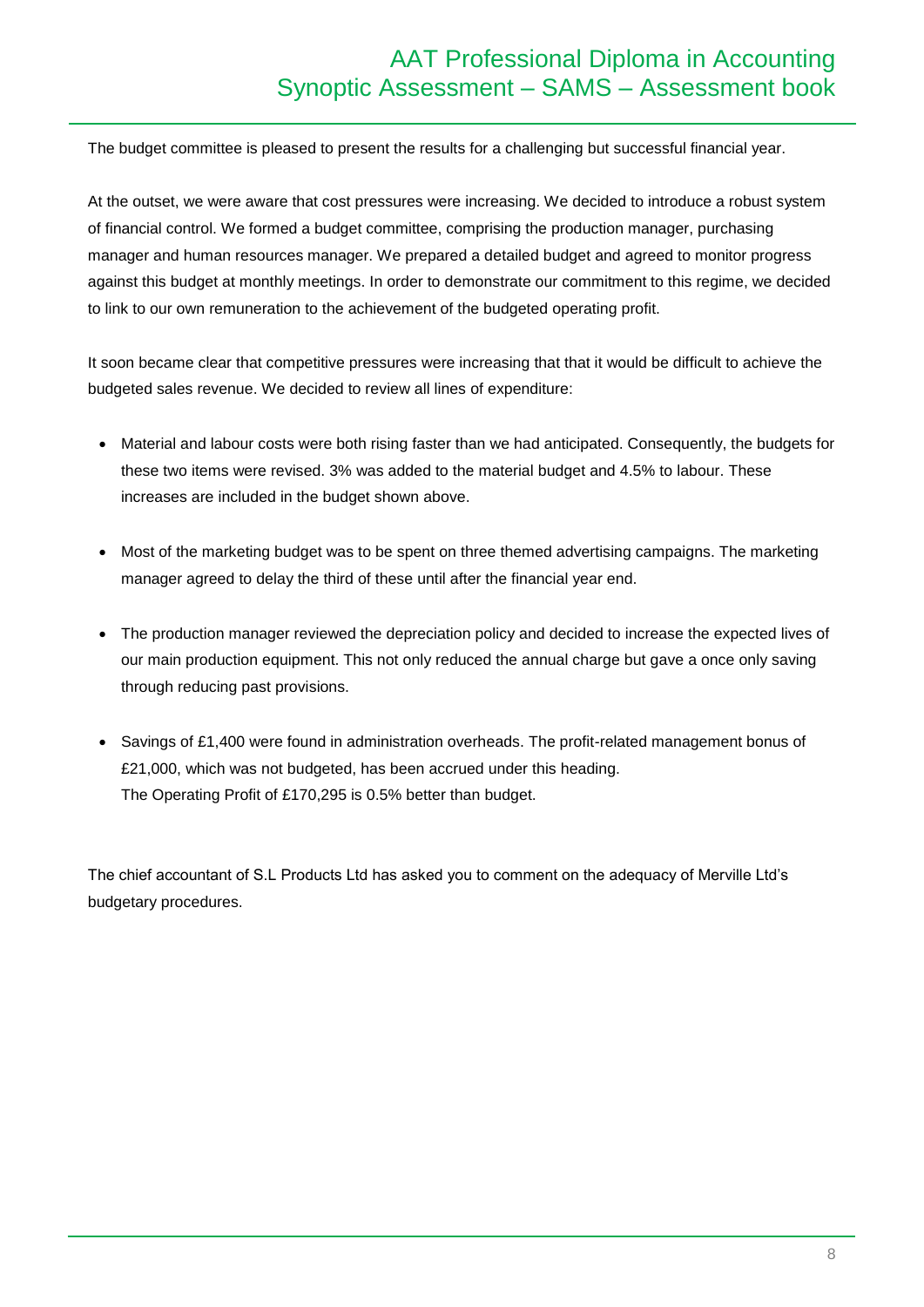(a) Evaluate the layout and presentation of the Operating Statement. Include one recommendation for improvement in your response.

(7 marks)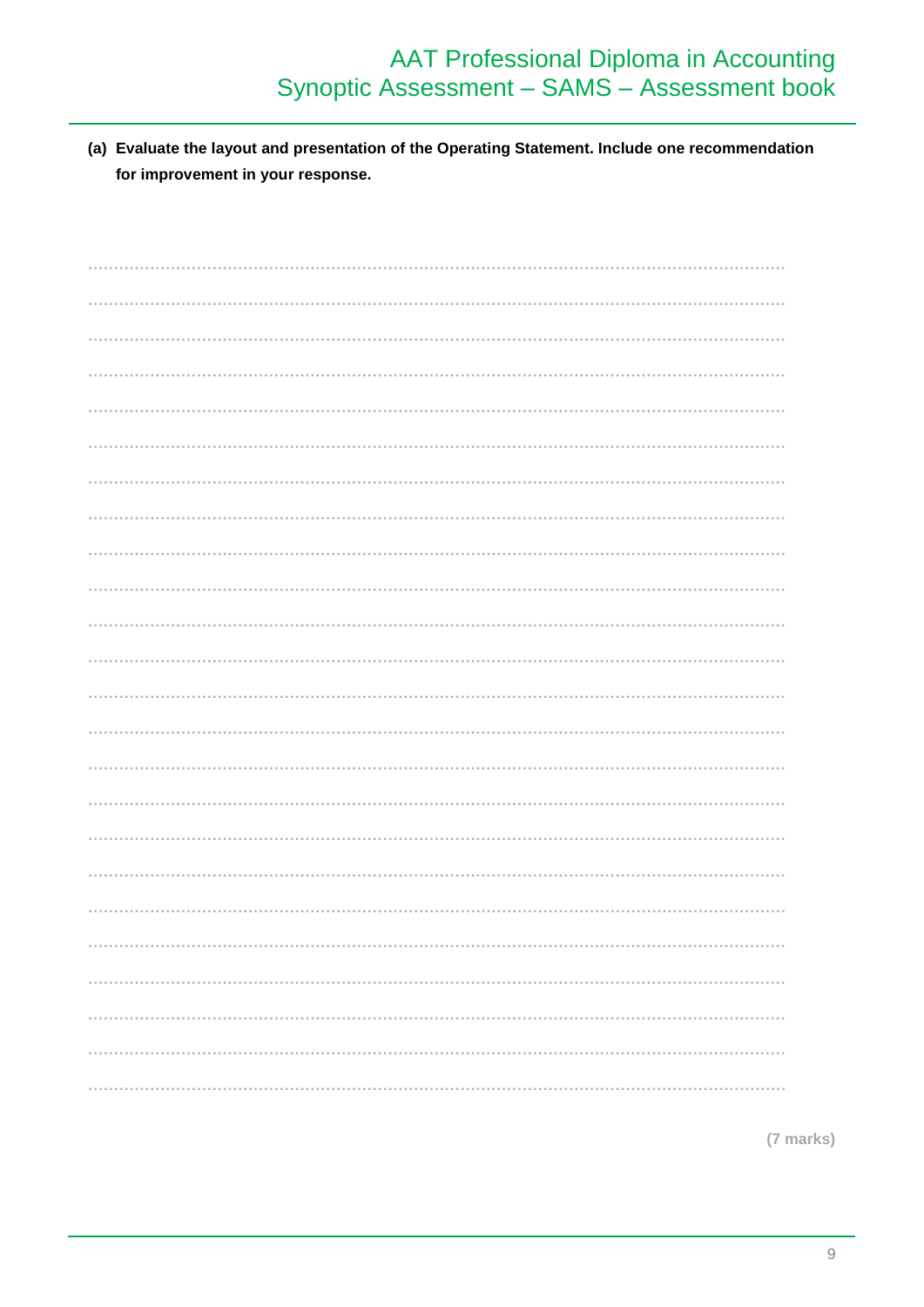(b) Evaluate the effectiveness of the budget committee's actions to achieve the budgeted profit. Include recommendations in which the budget committee could improve control in your response.

(8 marks)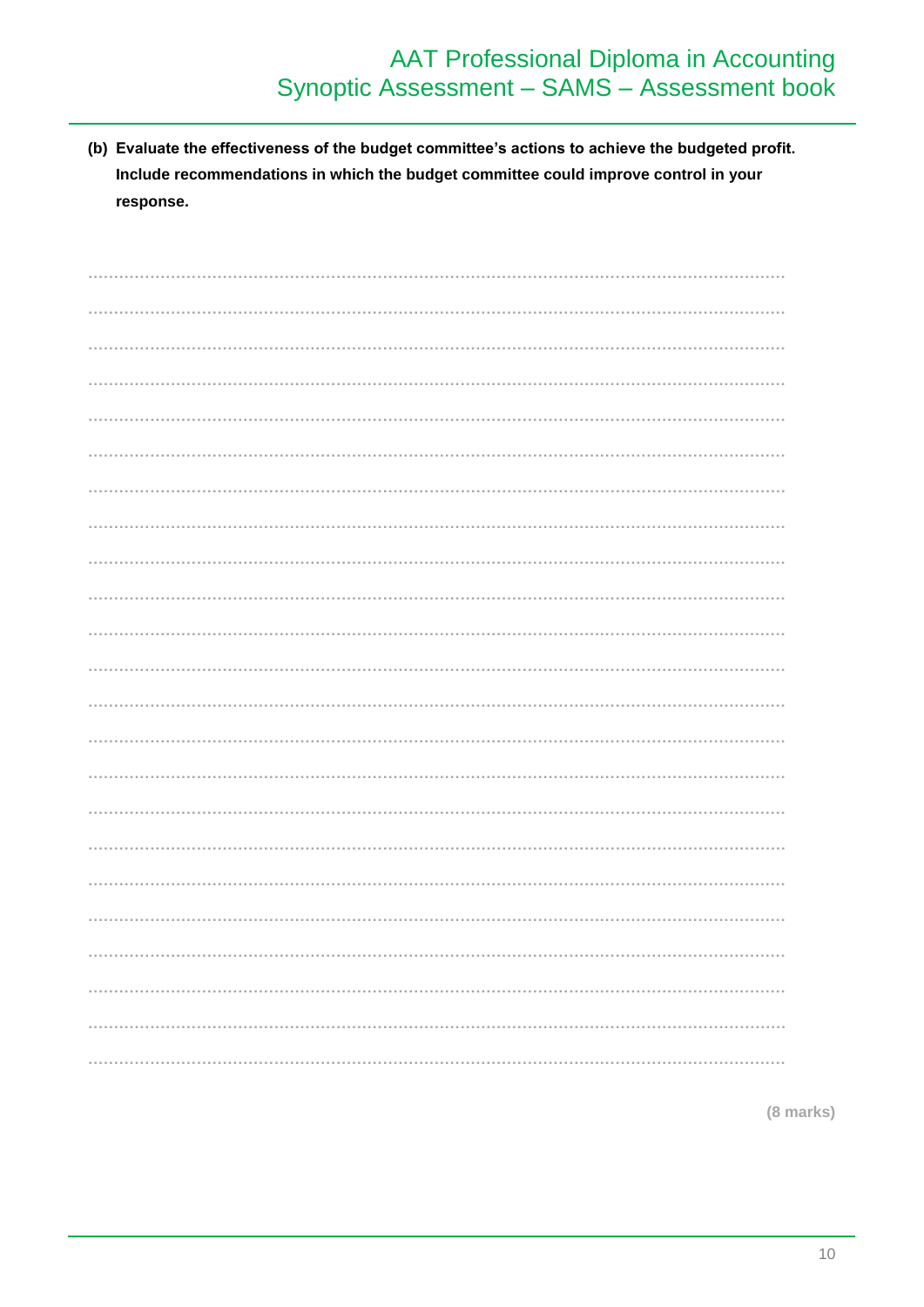## **Task 3 (15 marks)**

Most of S.L. Products Ltd.'s manufacturing turnover is from regular customers who have a credit account with the company and buy regularly from it. These customers are given open credit terms of between 30 and 60 days from then end of month invoice.

Ray Massey, the Credit Controller, is responsible for credit checking all new customers with a reference agency. He then has authority to open any new account and allocate a credit limit balance of up to £50,000 without any need to refer to senior management. To approve credit limit balances above this amount, he has to get the approval of Louise Harding, the Finance Director, or Cynthia Moss, the Sales Director.

As well as carrying out the credit control role, Ray and his staff are also responsible for maintaining the Accounts Receivable Ledger.

The credit control function involves investigating the credit worthiness of potential new customers, and opening new accounts with an appropriate credit limit.

The Accounts Receivable Ledger work involves producing invoices and credit notes, issuing these to customers and updating the customer files.

Ray is supported by one full-time Accounts Receivable clerk and two part-time Accounts Receivable/Credit Control clerks who report directly to him.

The Accounts Receivable section undertake the following regular tasks each month:

- Invoices are issued to customers within two weeks of a sale being made.
- Credit notes are raised and approved by Ray.
- Invoices and credit notes are entered into the customers' accounts in the Accounts Receivable Ledger as issued.
- Customer statements are sent out at the end of the month.
- Customer master files are kept up to date.
- BACS receipts are entered into the ledgers as received.
- Cheques received are entered into the customers' accounts in the Accounts Receivable Ledger once they have been blanked.

Although the company requests that customers pay by BACS, many still insist on paying by cheque. When these cheques are posted to the company, they are sent to Ray and his staff who bank them usually once a week. Once these are banked, Ray and his staff then make the postings to the Accounts Receivable Ledger, and for the associated entries in the General Ledger.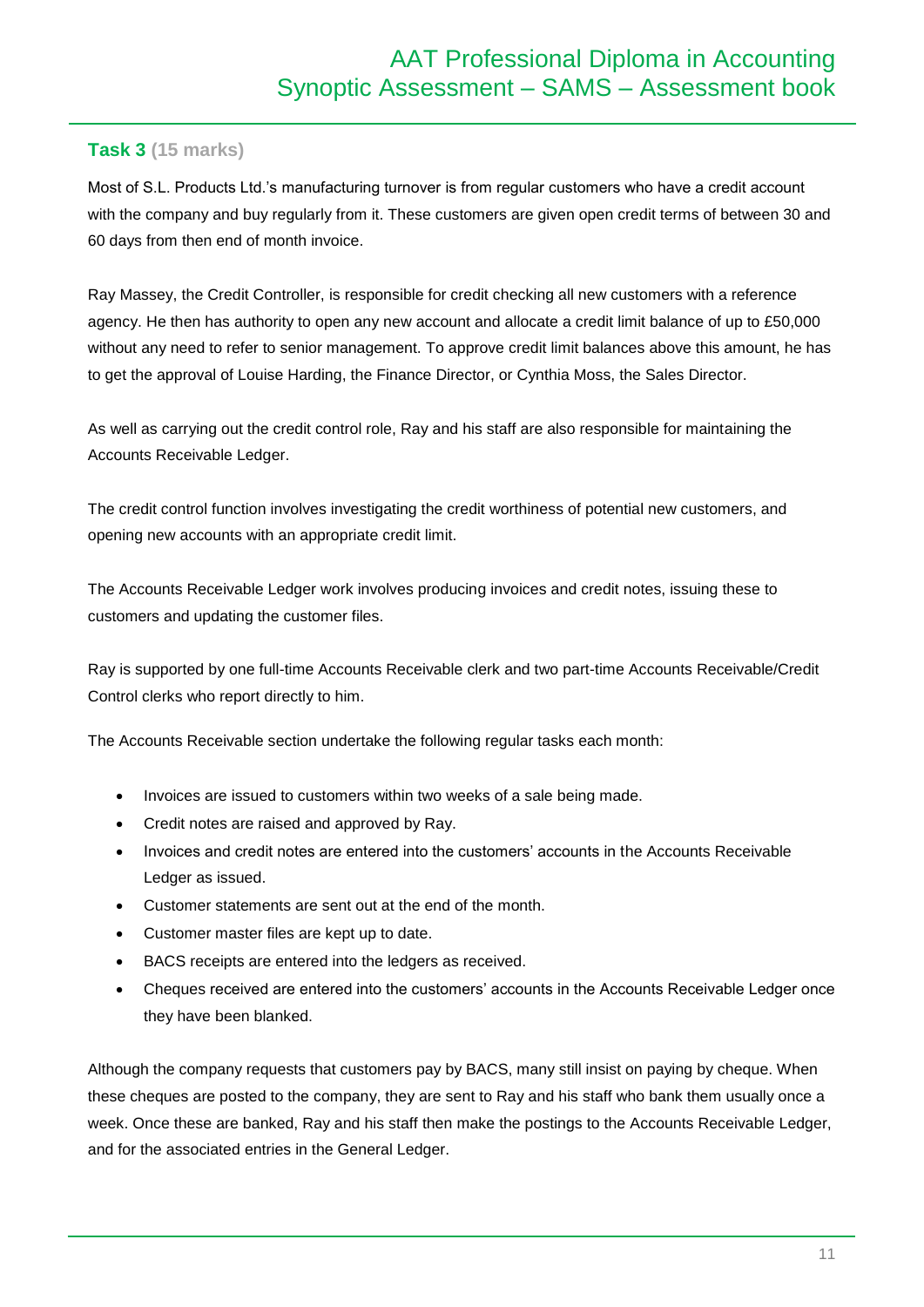- (a) Identify FIVE systemic weaknesses in the company's internal controls for the procedures underpinning its accounting for sales, including its Accounts Receivable Ledger and banking procedures. (5 marks)
- (b) Explain how EACH weakness may cause the company problems.

 $(10 \text{ marks})$ 

| <b>Weakness</b> | Potential problem for the company |
|-----------------|-----------------------------------|
|                 |                                   |
|                 |                                   |
|                 |                                   |
|                 |                                   |
|                 |                                   |
|                 |                                   |
|                 |                                   |
|                 |                                   |
|                 |                                   |
|                 |                                   |
|                 |                                   |
|                 |                                   |
|                 |                                   |
|                 |                                   |
|                 |                                   |
|                 |                                   |
|                 |                                   |
|                 |                                   |
|                 |                                   |
|                 |                                   |
|                 |                                   |
|                 |                                   |
|                 |                                   |
|                 |                                   |
|                 |                                   |
|                 |                                   |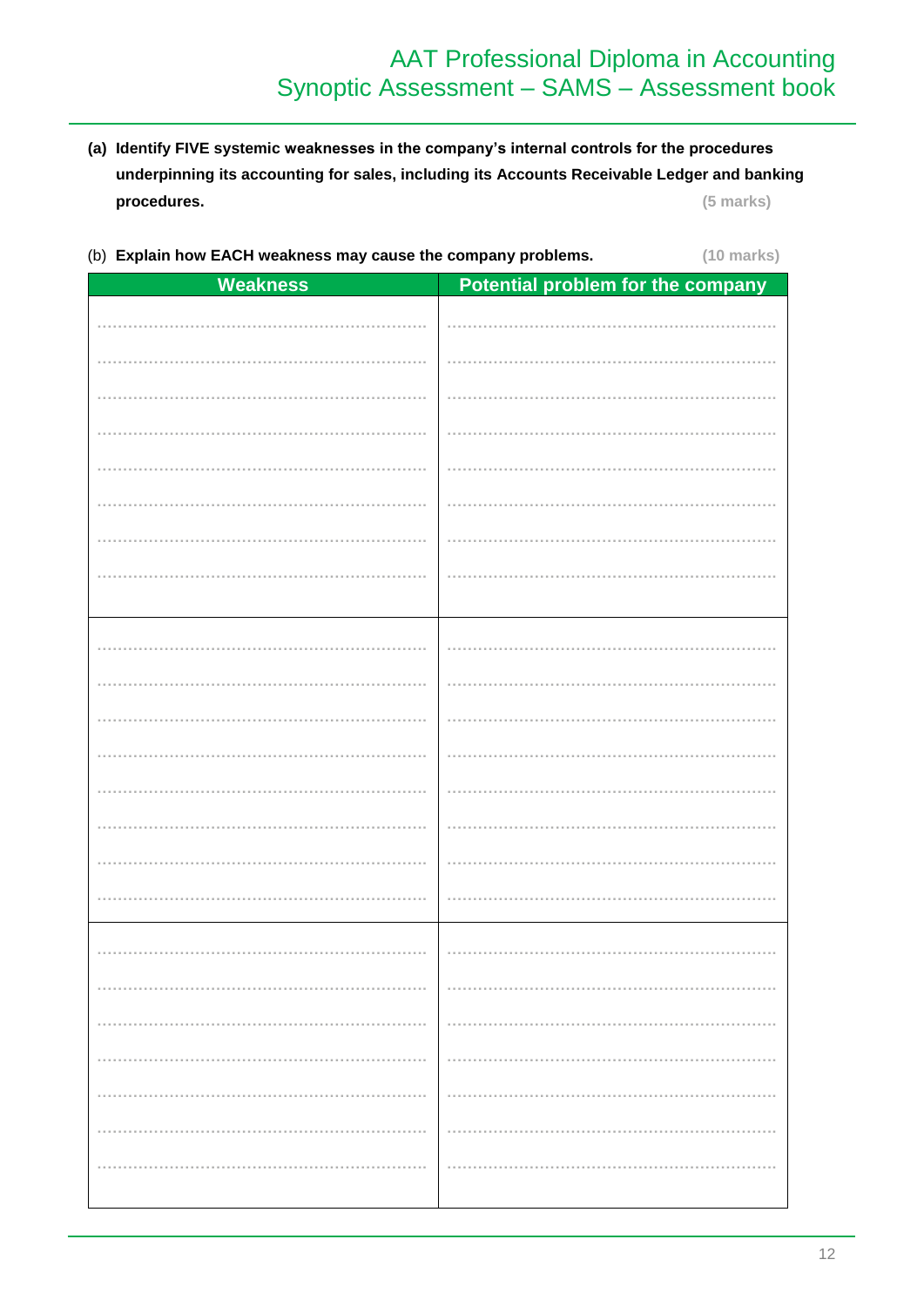# AAT Professional Diploma in Accounting<br>Synoptic Assessment - SAMS - Assessment book

| <b>Weakness</b> | Potential problem for the company |
|-----------------|-----------------------------------|
|                 |                                   |
|                 |                                   |
|                 |                                   |
|                 |                                   |
|                 |                                   |
|                 |                                   |
|                 |                                   |
|                 |                                   |
|                 |                                   |
|                 |                                   |
|                 |                                   |
|                 |                                   |
|                 |                                   |
|                 |                                   |
|                 |                                   |
|                 |                                   |
|                 |                                   |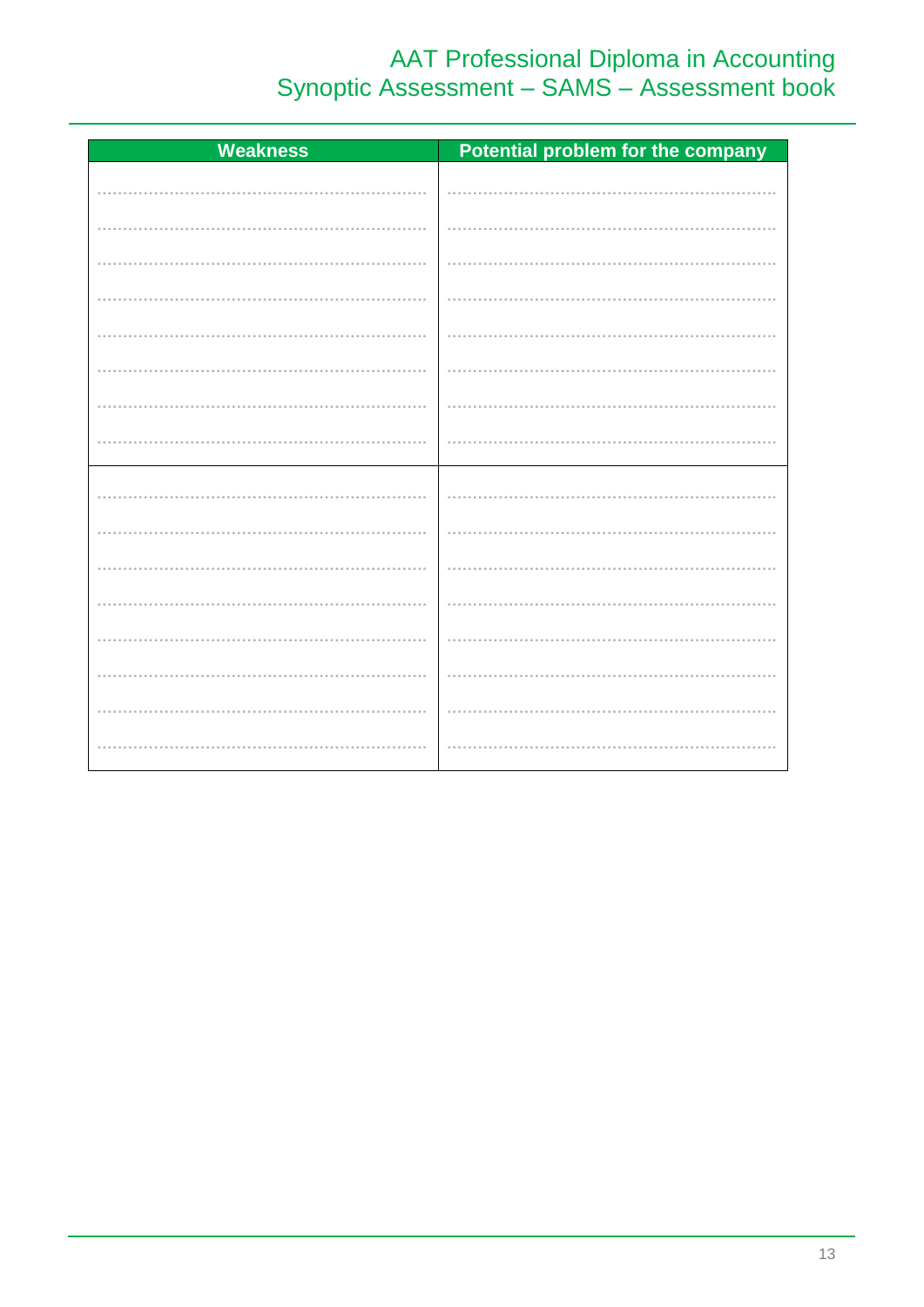## **Task 4 (15 marks)**

One of S.L. Products Ltd's divisions manufactures and distributes electronic equipment. The market is traditionally fast moving with an average product life cycle of three years. The information for the last quarter has been prepared by the management accounts department and distributed to the production department for review.

The manufacturing facility consists of two types of machine:

- Machines which are general and can be used to manufacture any of the products
- Specialist machines required for part of the production of specific products

The general fixed production costs are simply apportioned by dividing the total budgeted cost for the period by the number of different product types manufactured during the period. This policy was set by the production manager. The specific overheads are allocated to the appropriate products. The period just ended had five product types. The budgeted general fixed production costs were £350,000 for the period. The production capacity of the factory is estimated at 60,000 units per quarter for the foreseeable future.

| <b>Product</b>                   | A901      | A701     | A501     | A401     | A201      | <b>Total</b> |
|----------------------------------|-----------|----------|----------|----------|-----------|--------------|
| Sales volume (units)             | 1,050     | 5,000    | 20,400   | 18,000   | 9,600     | 54,050       |
| Sales price                      | £50       | £60      | £40      | £40      | £30       |              |
| Sales revenue                    | £52,500   | £300,000 | £816,000 | £720,000 | £288,000  | £2,176,500   |
| Production volume<br>(units)     | 1,050     | 5,000    | 20,400   | 18,000   | 9,600     | 54,050       |
| Production costs:                |           |          |          |          |           |              |
| Material costs                   | £7,350    | £50,000  | £195,840 | £138,600 | £216,000  | £607,790     |
| Labour costs                     | £10,500   | £35,000  | £61,200  | £54,000  | £48,000   | £208,700     |
| Specific fixed costs             | £5,000    | £15,000  | £70,000  | £40,000  | £20,000   | £150,000     |
| General fixed costs              | £70,000   | £70,000  | £70,000  | £70,000  | £70,000   | £350,000     |
| <b>Total production</b><br>costs | £92,850   | £170,000 | £397,040 | £302,600 | £354,000  | £1,316,490   |
| <b>Gross profit</b>              | (£40,350) | £130,000 | £418,960 | £417,400 | (£66,000) | £860,010     |

The current product cost and profit information is shown below.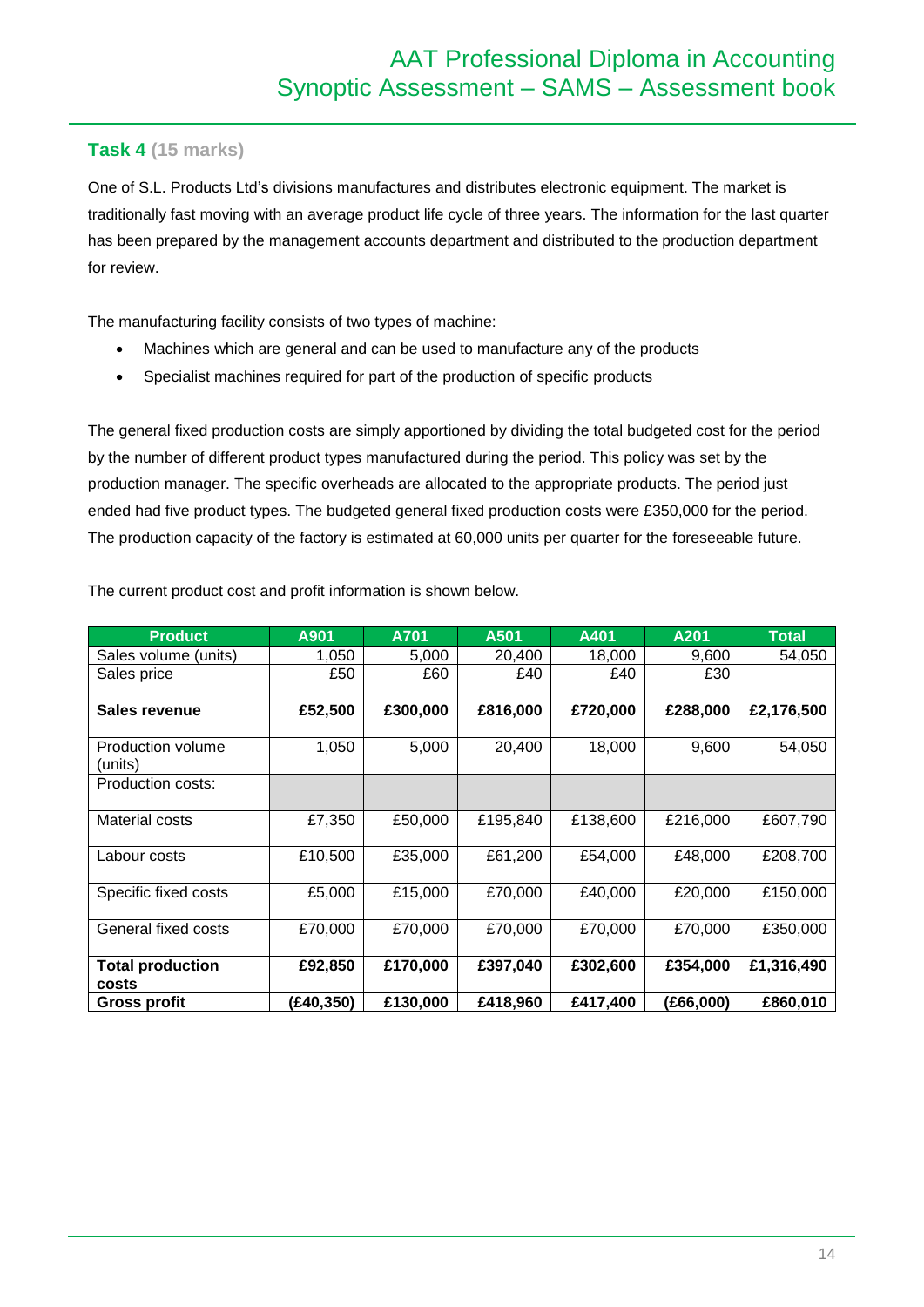# AAT Professional Diploma in Accounting Synoptic Assessment – SAMS – Assessment book

| <b>Unit production costs</b> | A901     | A701   | A501   | A401   | A201    |
|------------------------------|----------|--------|--------|--------|---------|
| Material cost                | £7.00    | £10.00 | £9.60  | £7.70  | £22.50  |
| Labour cost                  | £10.00   | £7.00  | £3.00  | £3.00  | £5.00   |
| Specific fixed cost          | £4.76    | £3.00  | £3.43  | £2.22  | £2.08   |
| General fixed cost           | £66.67   | £14.00 | £3.43  | £3.89  | £7.29   |
| <b>Full production cost</b>  | £88.43   | £34.00 | £19.46 | £16.81 | £36.88  |
| Profit/(Loss) per unit       | (E38.43) | £26.00 | £20.54 | £23.19 | (E6.88) |

The production manager has reviewed the results and provided the following proposals:

1) The loss on product A901 is £38.43 per unit and this means that if the demand increases in line with products A501 or A401, the total loss on the product will be huge. I therefore recommend that the manufacture and sales of this product is ceased.

2) The profit on product A701 is £26 per unit and this should carry on as the demand increases over the next few quarters. I recommend that we continue selling at this price.

3) The profit per unit on product A501 is £20.54 per unit which is great news. We have received an order from an overseas company offering to purchase 500 units per quarter of product A501 on the condition that they are given a competitive price and a contribution to a marketing campaign. They estimate that the sales price in the overseas country could be as high as £35 per unit if a marketing campaign costing £200,000 per quarter is undertaken. I don't think we should undertake this contract as the sales price is lower than the current sales price of £40.

4) Product A201 has been produced and sold for four years and demand has recently been falling. I think that the product should be withdrawn from the market.

The Chief Accountant has asked you to review the production manager's recommendations and to provide a briefing note addressing the following: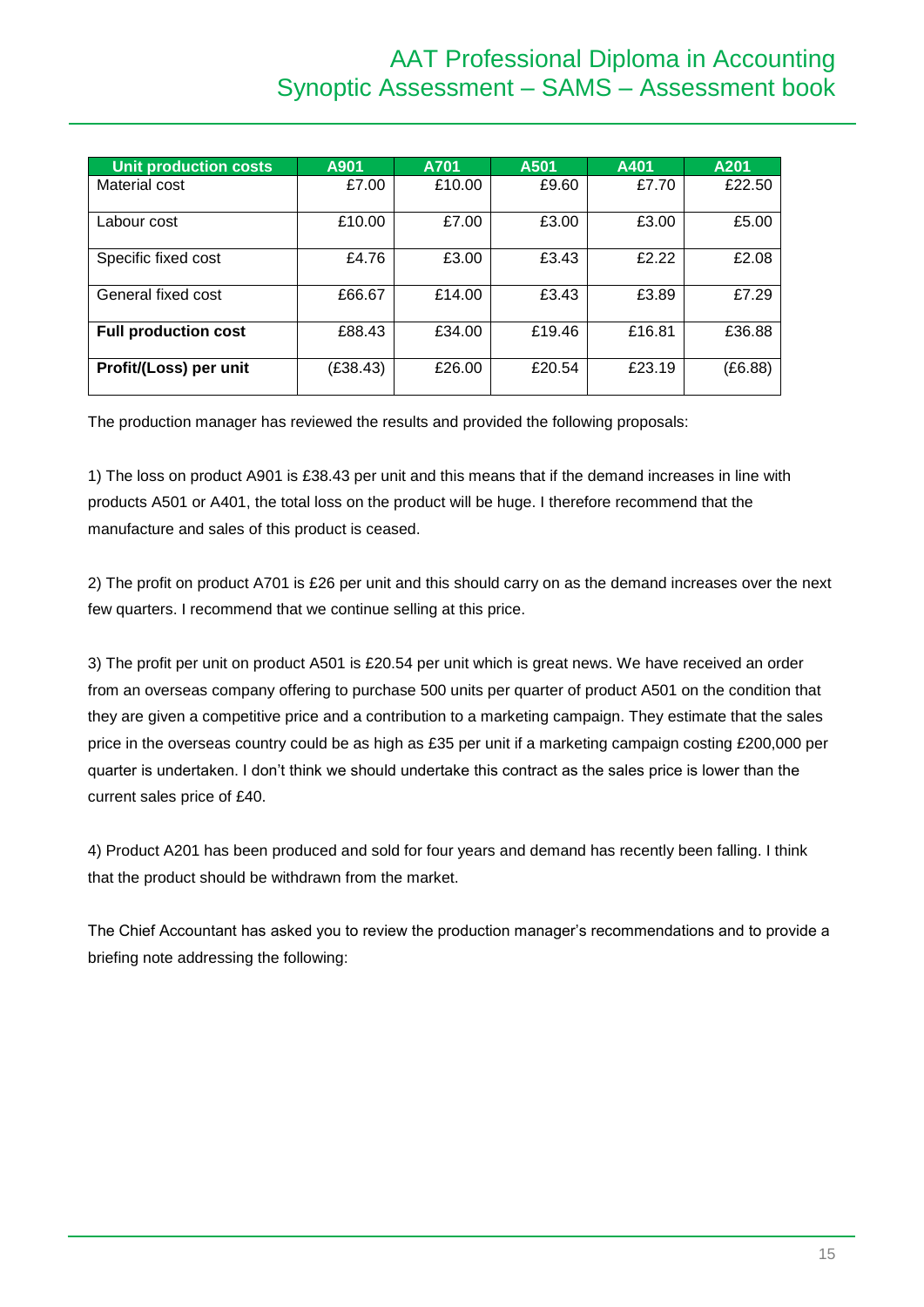# **AAT Professional Diploma in Accounting** Synoptic Assessment - SAMS - Assessment book

(a) Discuss the appropriateness of the method of overhead allocation and the use of full production cost calculations to guide decision making. Include recommendations of ways in which overhead allocation could be improved. You should include calculations to support your answer.

| (7 marks) |
|-----------|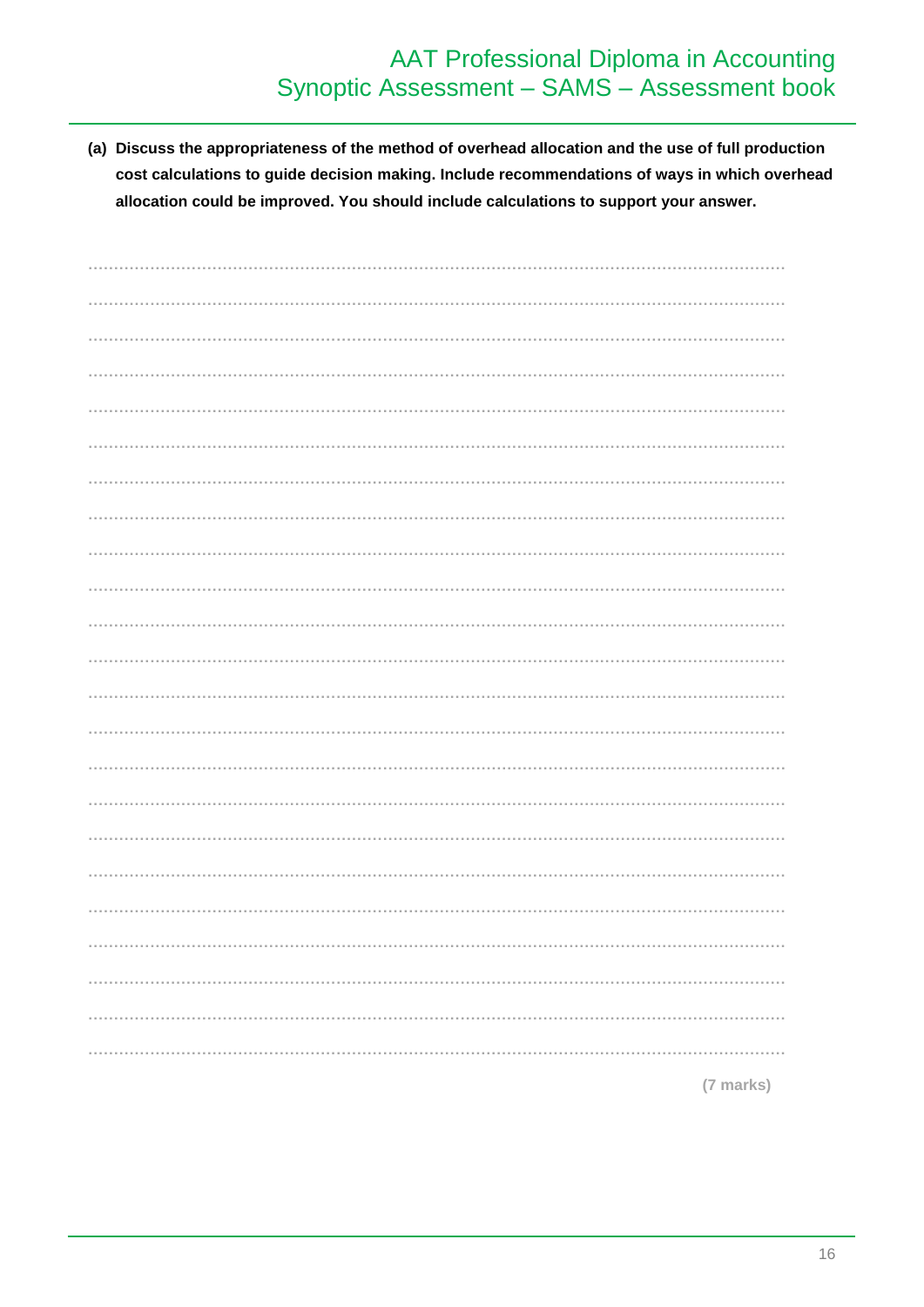# AAT Professional Diploma in Accounting<br>Synoptic Assessment – SAMS – Assessment book

(b) Assess TWO of the production manager's four proposals. In your response, recommend an alternative for BOTH proposals you choose.

(8 marks)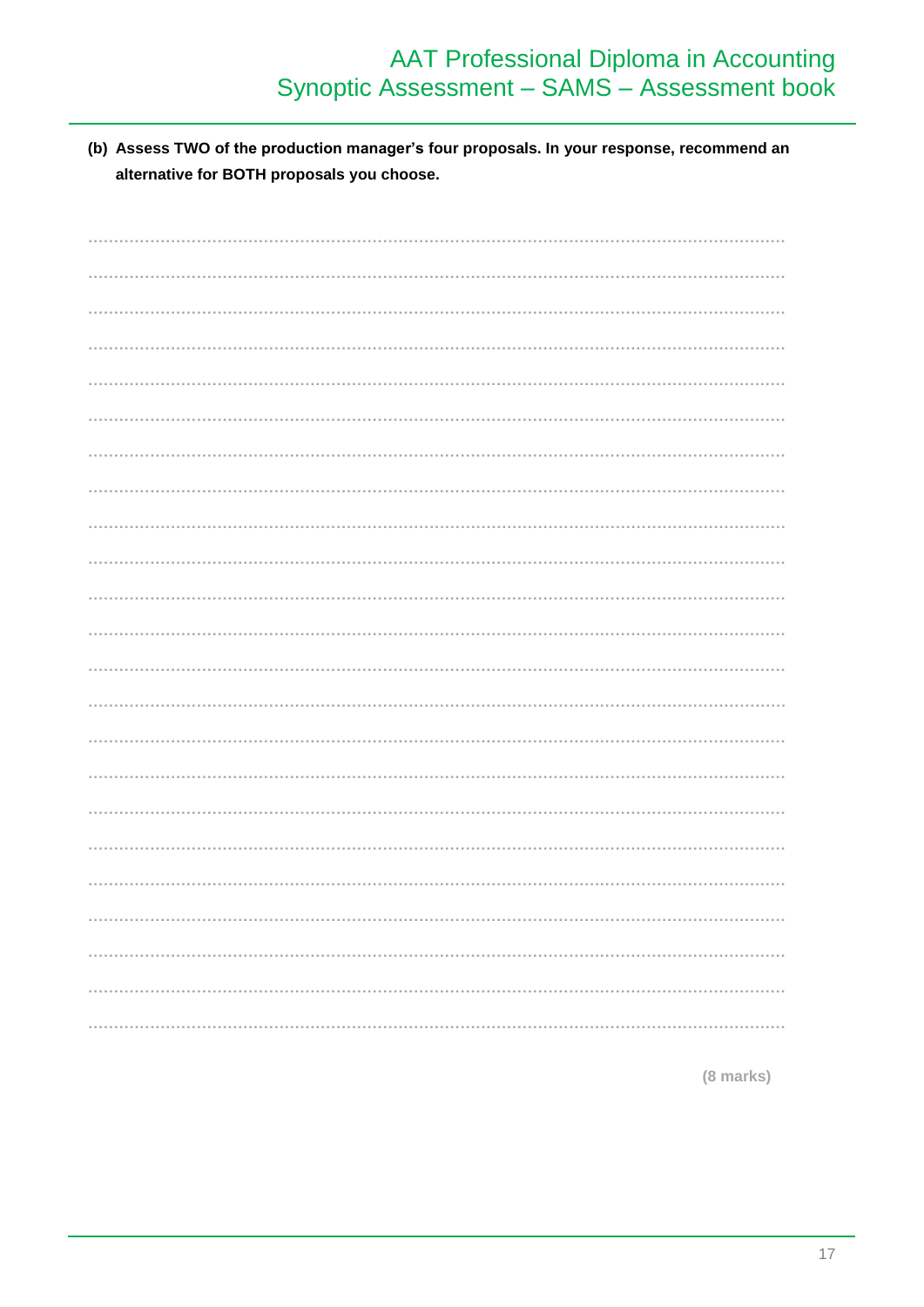## **Task 5 (20 marks)**

Louise Harding, the Finance Director, is preparing a presentation for the board of directors. She has asked you to complete a comparative 'score card' of key financial ratios which she will use as part of her presentation.

Relevant data has been extracted from the last two years' accounts. These extracts do not include the results of Merville Ltd.

| <b>Extracts from accounts of SL Products Ltd</b> | Year ended<br>31 December 20X1<br>£000 | <b>Year ended</b><br>31 December 20X2<br>£000 |
|--------------------------------------------------|----------------------------------------|-----------------------------------------------|
| Sales revenue                                    | 20,000                                 | 20,900                                        |
| Cost of sales                                    | 14,322                                 | 15,144                                        |
| Profit from operations                           | 1,265                                  | 470                                           |
| <b>Assets</b>                                    |                                        |                                               |
| Non-current assets                               | 4,330                                  | 4,234                                         |
| Inventories                                      | 3,614                                  | 3,908                                         |
| Trade recievables                                | 2,976                                  | 3,032                                         |
| Cash and equivalents                             | 8                                      | 6                                             |
| Total                                            | 10,928                                 | 11,180                                        |
| <b>Equities and liabilities</b>                  |                                        |                                               |
| Equity                                           | 6,025                                  | 5,550                                         |
| Non-current liabilities                          | 1,200                                  | 1,400                                         |
| Trade payables                                   | 3,360                                  | 3,730                                         |
| Bank overdraft                                   | 124                                    | 260                                           |
| Tax liabilities                                  | 219                                    | 240                                           |
| Total                                            | 10,928                                 | 11,180                                        |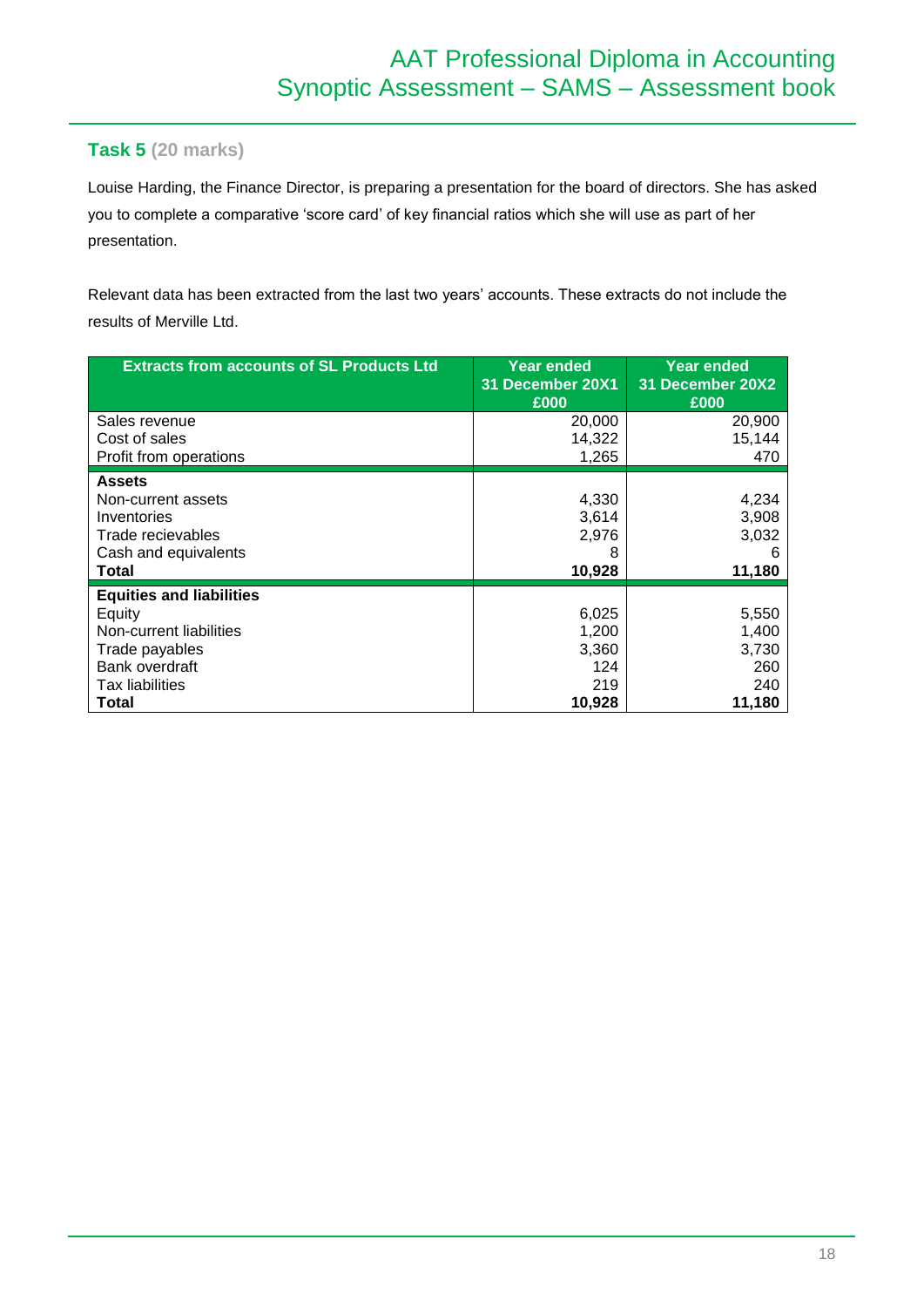#### **(a) Complete the scorecard by calculating:**

- **the FOUR missing ratios**
- **the working capital cycle.**

| <b>SL Products Ltd</b><br><b>Scorecard</b>     | <b>Year ended</b><br>31 Dec 20X1 | <b>Year ended</b><br>31 Dec 20X2 |
|------------------------------------------------|----------------------------------|----------------------------------|
| Profitability & gearing (correct to 1 dp):     |                                  |                                  |
| Gross profit %                                 | 28.4%                            | %                                |
| Operating profit %                             | 6.3%                             | 2.2%                             |
| Return on capital employed                     | 17.5%                            | %                                |
| Gearing                                        | 16.6%                            | 20.1%                            |
| Liquidity ratios (correct to 1 dp):            |                                  |                                  |
| <b>Current ratio</b>                           | 1.8:1                            | : 1                              |
| Acid test / Quick ratio                        | 0.8:1                            | : 1                              |
| Working capital days (correct to nearest day): |                                  |                                  |
| Inventory holding period                       | 92 days                          | 94 days                          |
| Trade receivables collection period            | 54 days                          | 53 days                          |
| Trade payables payment period                  | 86 days                          | 90 days                          |
| Working capital cycle                          | 60 days                          | days                             |

**(10 marks)**

#### **(b) Select the ONE correct observation below about each aspect of business performance.**

| <b>Profitability</b>                                                                                                                                                                                                                  |  |
|---------------------------------------------------------------------------------------------------------------------------------------------------------------------------------------------------------------------------------------|--|
| This has been a year of steady, if unspectacular, progress. Although profitability has<br>dipped, the return on capital employed has been kept under control.                                                                         |  |
| The profitability ratios give cause for concern. The small increase in sales revenue has<br>not improved the gross profit percentage. Operating expenses have increased, reducing<br>operating profit and return on capital employed. |  |
| Some profitability ratios have improved and some have deteriorated. Further<br>investigation is required to understand whether profitability is improving.                                                                            |  |

| Gearing                                                                                 |  |
|-----------------------------------------------------------------------------------------|--|
| The increased gearing ratio is entirely due to the increase in non-current liabilities. |  |
| It is likely that the interest cover ratio has increased.                               |  |
| The increased gearing ratio shows that the company has become more risky.               |  |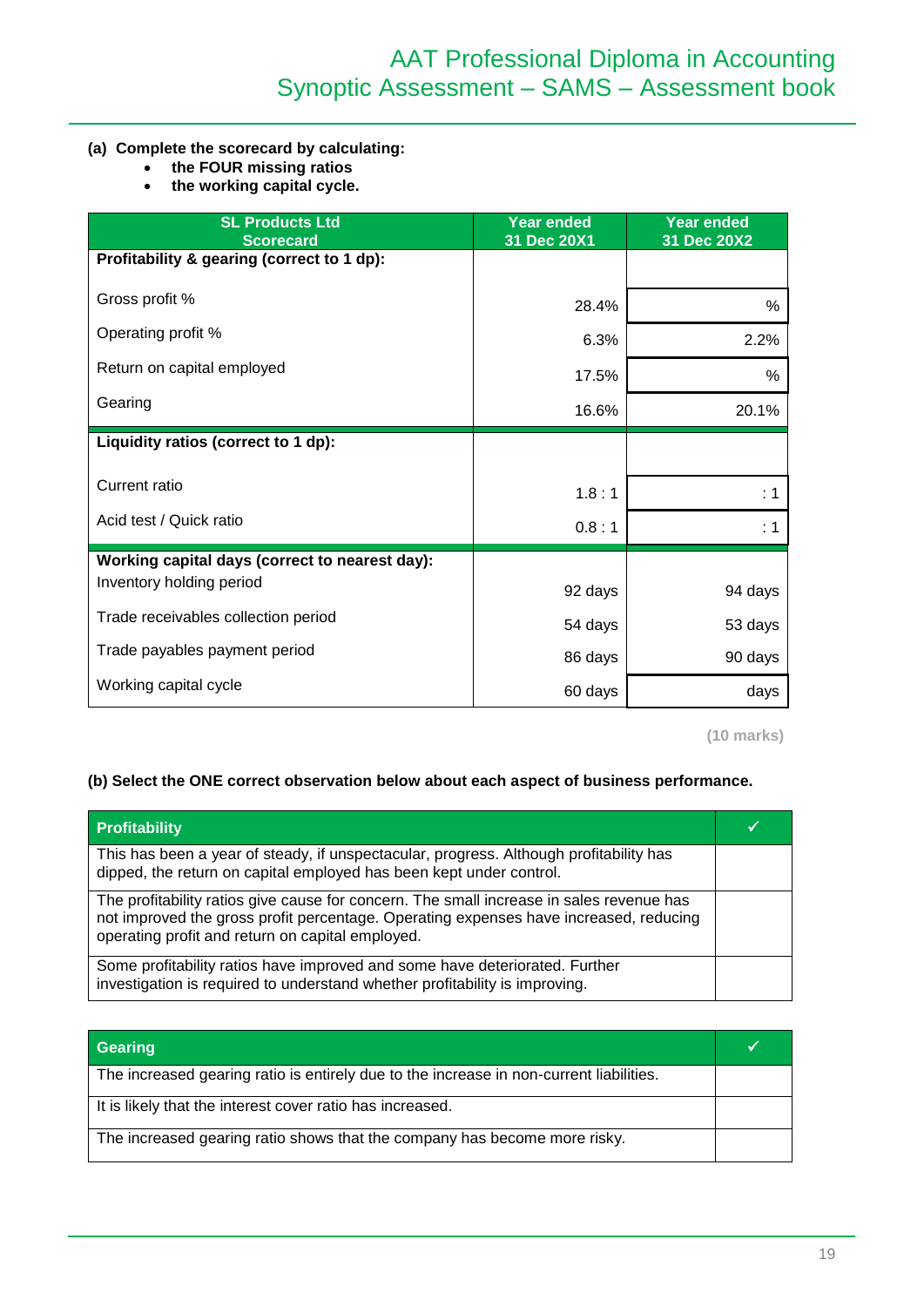# AAT Professional Diploma in Accounting Synoptic Assessment – SAMS – Assessment book

| <b>Liquidity</b>                                                                            |  |
|---------------------------------------------------------------------------------------------|--|
| Both ratios have deteriorated which indicates that the company is less solvent.             |  |
| Both ratios remain too high, indicating that working capital is not being used effectively. |  |
| The ratios are contradictory. Further investigation is required.                            |  |

| <b>Working capital</b>                                                                                                                          |  |
|-------------------------------------------------------------------------------------------------------------------------------------------------|--|
| The working capital cycle has worsened. The inventory holding period has improved but<br>the other ratios indicate a lack of financial control. |  |
| There is a welcome improvement in the working capital cycle, mainly due to the changed<br>in the payment period for payables.                   |  |
| The working capital cycle is worse than a year ago because of the increased cost of<br>sales.                                                   |  |

| Overall performance                                                                                                                                           |  |
|---------------------------------------------------------------------------------------------------------------------------------------------------------------|--|
| Profitability has declined in 20X2, mainly due to competitive pressures. However, the<br>gearing and liquidity measures show an improving financial position. |  |
| 20X2 has been a bad year. Profitability has declined and finances are coming under<br>pressure.                                                               |  |
| Steady progress has been made in 20X2. The ratios show that the company is being<br>better managed.                                                           |  |

**(10 marks)**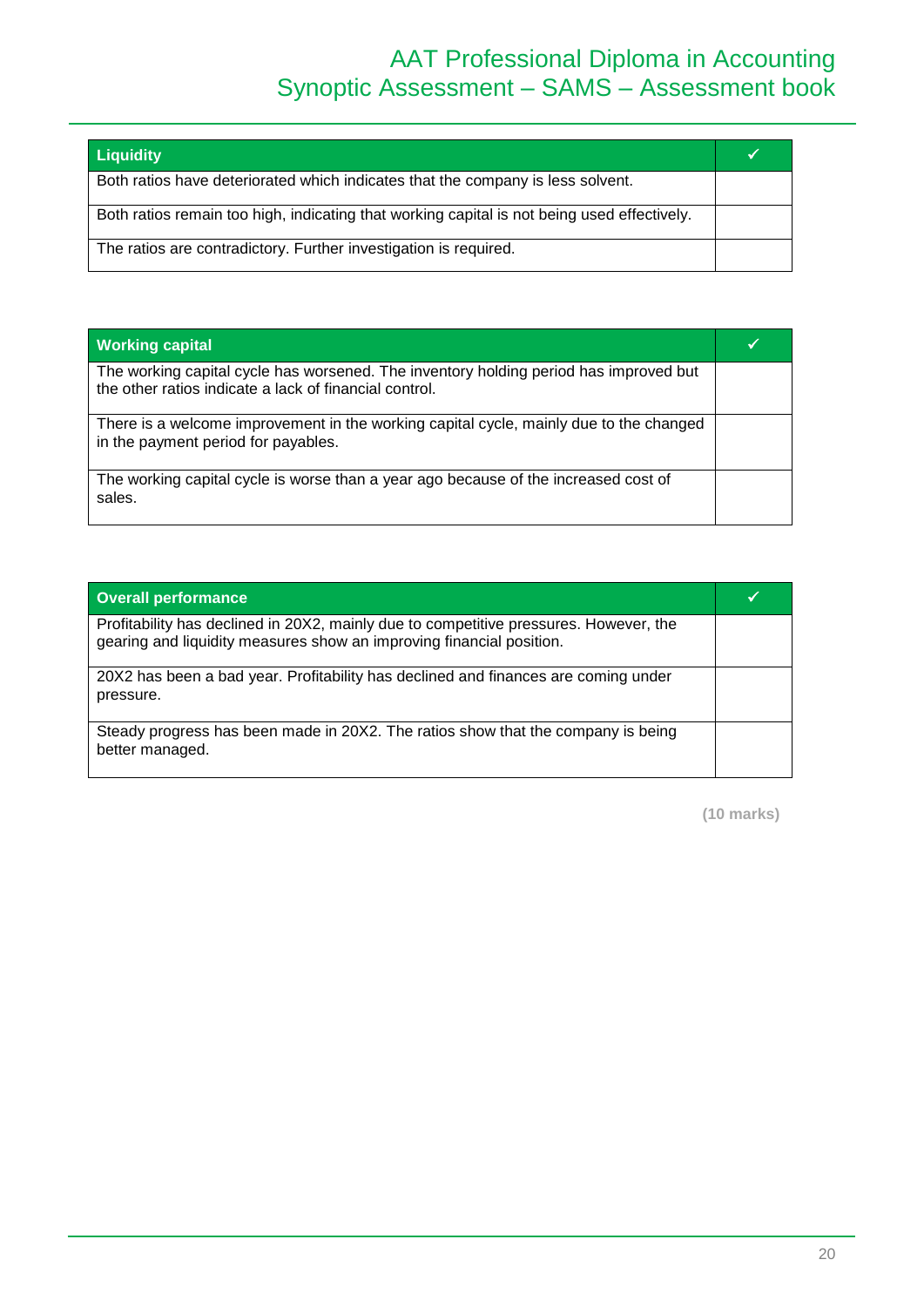### **Task 6 (15 marks)**

Tony Clark, S.L. Products Ltd.'s Purchasing Manager, is responsible for identifying and liaising with suppliers, and negotiating all contracts and prices with them. He has been employed in this position for the past eight years.

Until two years ago, the company followed a policy of buying its raw materials and other requirements from the cheapest source available on the day of purchase. This had involved Tony dealing with over 50 suppliers and encouraging them to compete against each other so as to buy at the lowest possible price available for that individual transaction.

However, two years ago, Tony convinced the directors to change S.L. Products Ltd.'s buying policy to one of 'partnership sourcing'. This means it now deals with a much smaller number of suppliers who are on two or three year contracts, with prices set each year via annual price negotiations. Tony claimed that the advantage of this policy to the company was that it could get to know and understand a small number of suppliers far better and also that it could get medium-term stability in buying prices. Tony alone agrees the prices with these 'partnership' suppliers without any reference to senior management.

Whenever a new supplier has been identified, they are checked for financial stability by Liz Hall, the Accounts Payable Clerk. Almost all purchases are negotiated to be on 60 day credit terms from end of month of purchase.

Once Tony places a purchase order, he enters the details into the company's inventory system. When the goods arrive in the warehouse, the accompanying goods received note is then dealt with by the goods inwards warehouse staff who check against the inventory system that the correct quantities have been received. They then record on the system the actual quantities received and note any discrepancies.

A copy of the goods received note is then sent to Tony who will also later receive the supplier's invoice. He is then responsible for conducting a second check to ensure that the quantities received match the quantities ordered, and that the invoiced prices are correct.

Once Tony has approved the invoices, he then passes them to Liz who enters them into the Accounts Payable Ledger. At the same time, she also makes the appropriate General Ledger postings.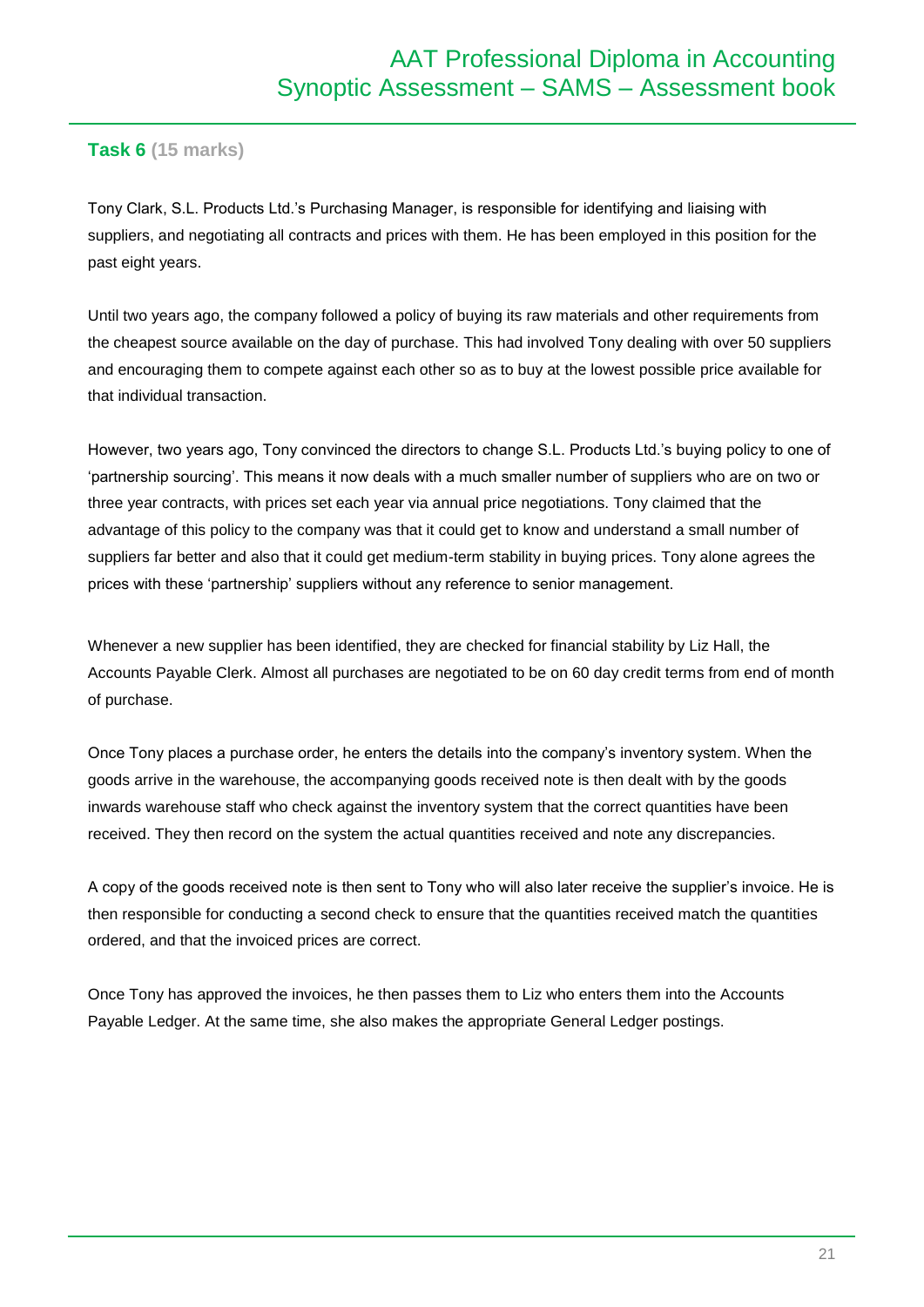# AAT Professional Diploma in Accounting Synoptic Assessment – SAMS – Assessment book

At the end of each month, Liz uses the Accounts Payable system to produce an aged creditors (trade payables) listing which identifies those suppliers who are now due for payment according to their agreed terms. Sue Hughes, the Chief Accountant, then reviews the company's cash position at the time and approves the actual creditor payments to be made.

Once the final list of approved payments has been agreed, Hina Khan, who is in charge of the Cash Book, produces the Bank Automated Clearing System (BACS) transfer authority and cheques.

All BACS and company cheques for any purpose including supplier payments, need one signature from one of the authorised signatories. These consist of the directors and the Chief Accountant, Sue Hughes.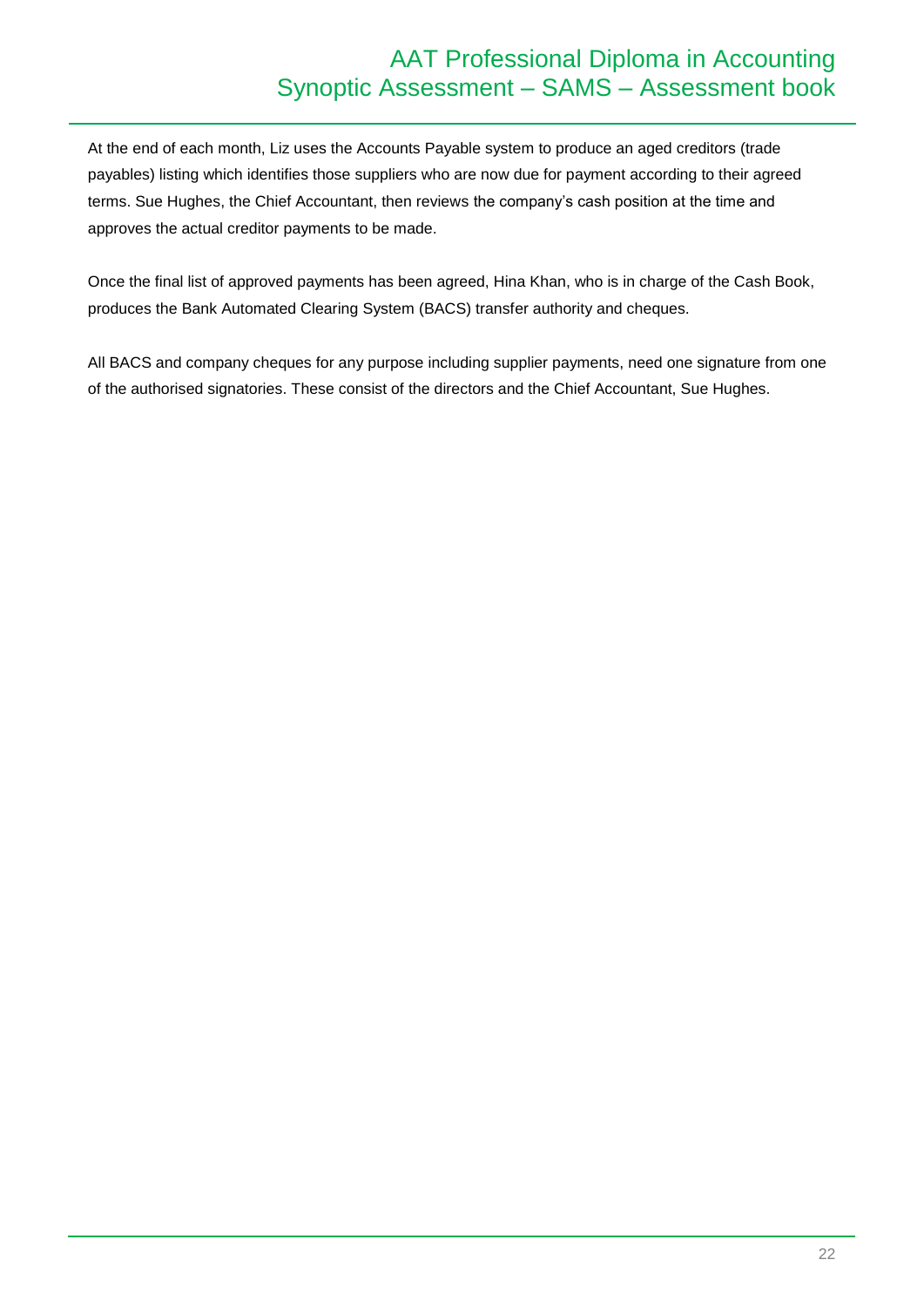# AAT Professional Diploma in Accounting<br>Synoptic Assessment - SAMS - Assessment book

(a) Recommend THREE improvements to the company's internal controls for the procedures underpinning its accounting for purchases. Your answer should include the company's buying, accounts payable ledger and payment procedures.

(9 marks)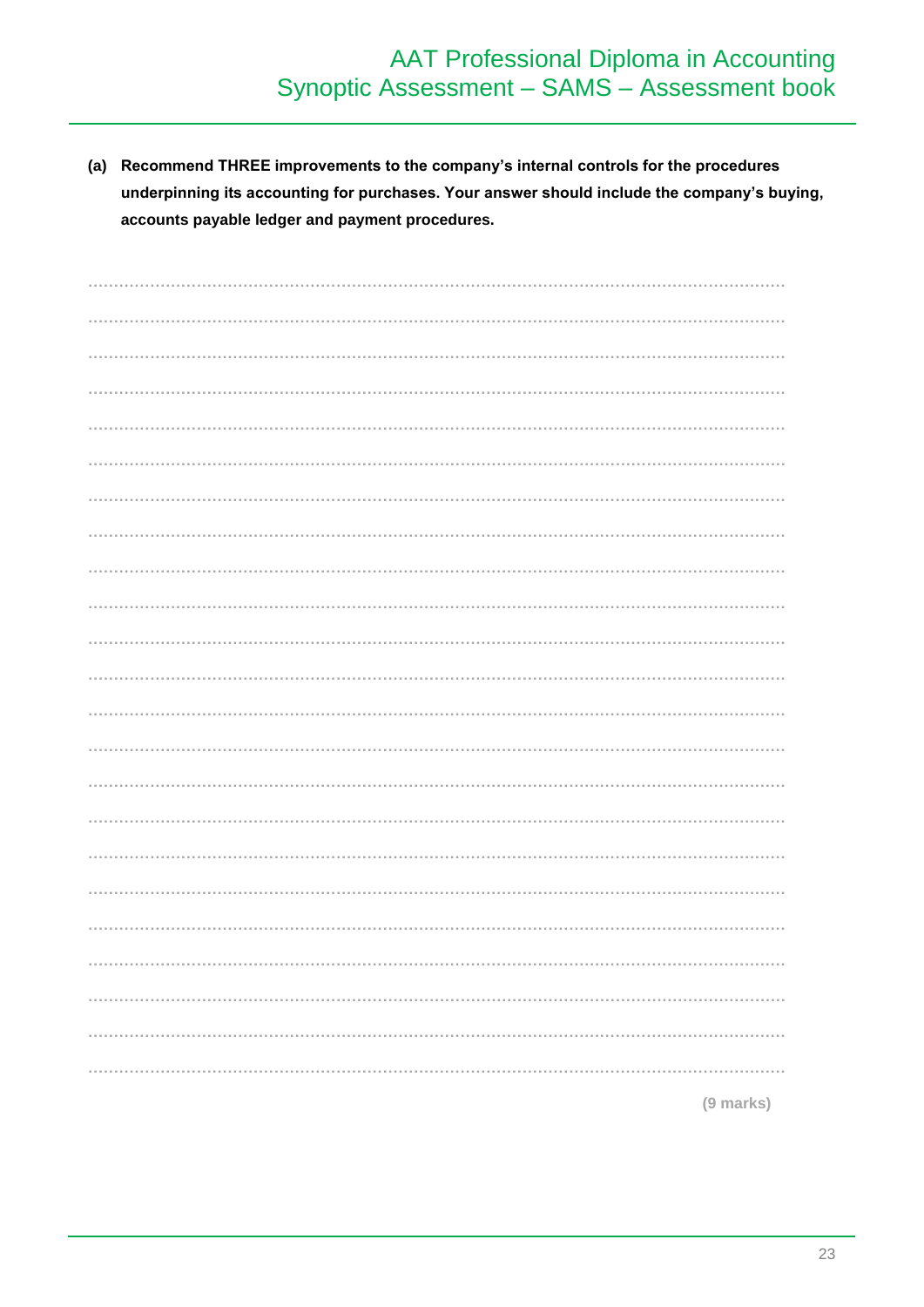(b) Outline ONE analytical method of evaluating the internal controls in this area and how you would apply it. You are not required to produce the analysis.

| (6 marks) |
|-----------|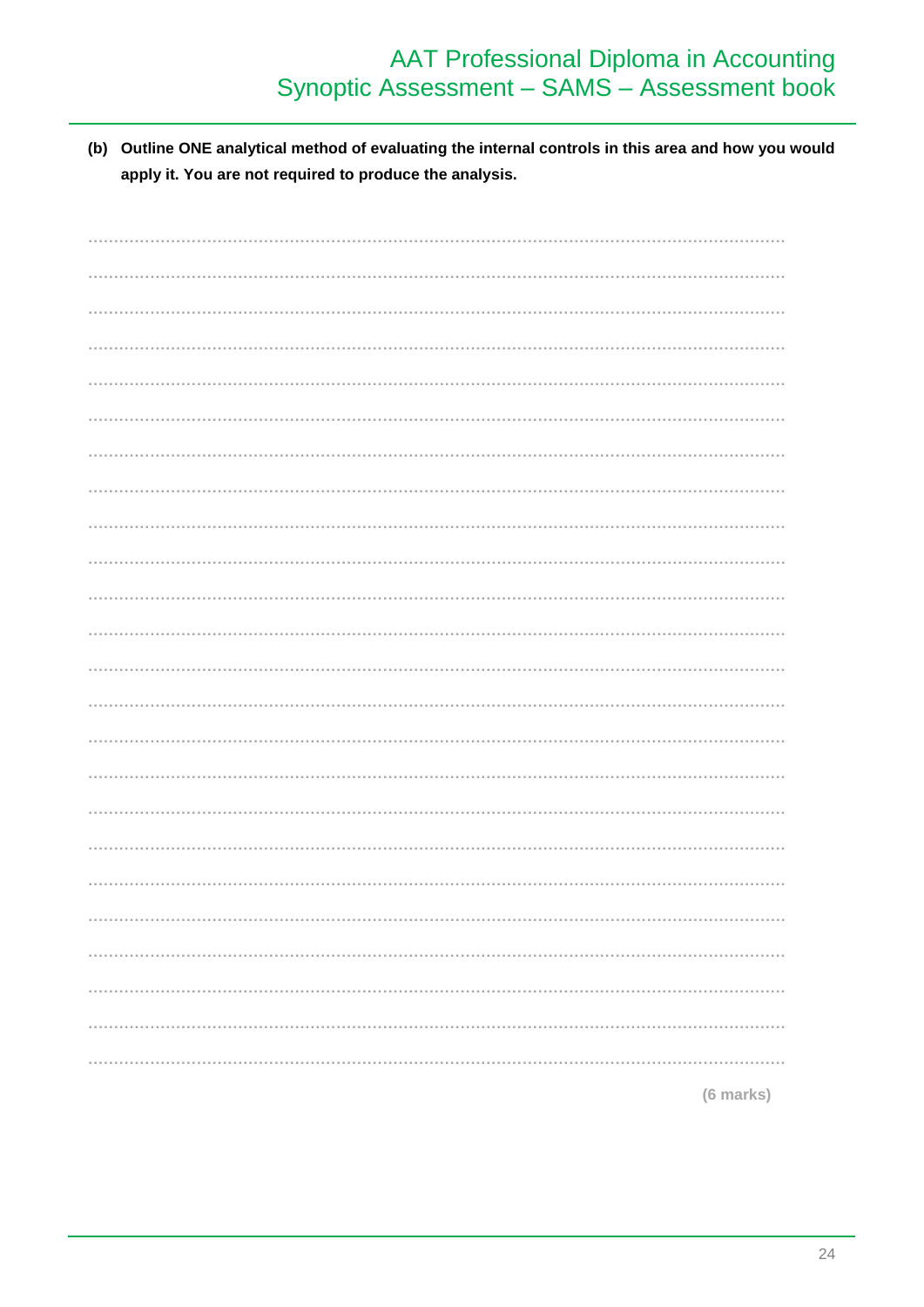# AAT Professional Diploma Synoptic Assessment Sample assessment and mark scheme

Assessment book

Qualification Specification: AAT Professional Diploma in Accounting (is this needed?) Version 1.1 published September 7 2018

Copyright © 2018 AAT

AAT is a registered charity. No. 1050724

All rights reserved. Reproduction is permitted for personal and educational use only. No part of this content may be reproduced or transmitted for commercial use without the copyright holder's written consent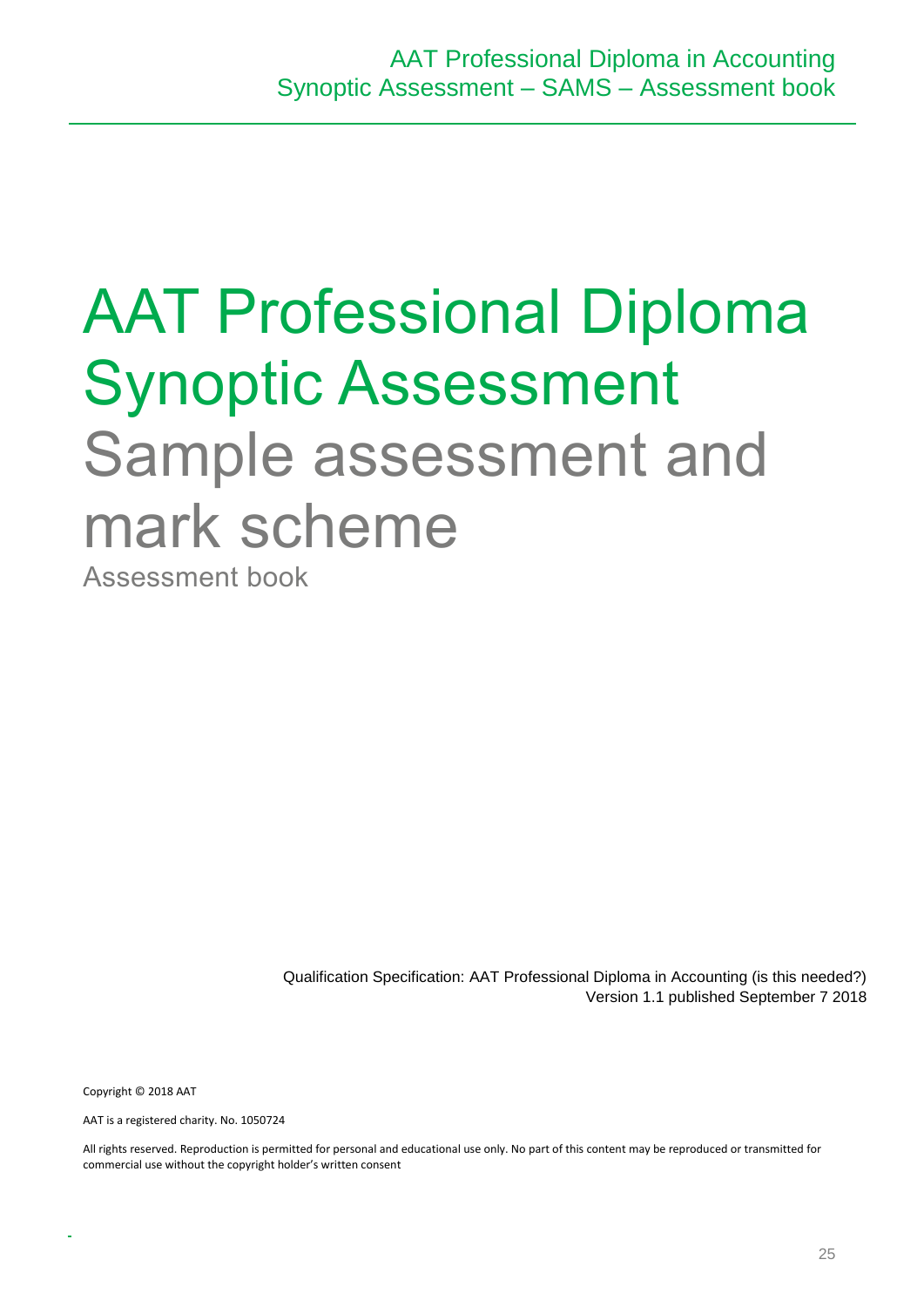# **Mark scheme**

## **Task 1 (20 marks)** *(ASYC LO1, LO2)*

(a) Complete the sentence below to identify which one of the following is the most effective method of internal control when carrying out bank reconciliations?

The Cash Book should be reconciled to the:

| bank statements on a regular basis.                                  |  |
|----------------------------------------------------------------------|--|
| bank statements and paying in books on a regular basis.              |  |
| bank statements at random times during the year.                     |  |
| bank statements and paying in books at random times during the year. |  |

**(2 marks)**

#### (b) This practice is an example of what?

| Complying with accounting standards. |  |
|--------------------------------------|--|
| Complying with banking requirements. |  |
| Engaging in unethical behaviour.     |  |
| Engaging in fraudulent behaviour.    |  |

**(2 marks)**

(c) The security settings for an employee working in an organisation's credit control department should permit them access to which of the following?

| The Accounts Receivable Ledger                                |  |
|---------------------------------------------------------------|--|
| The Accounts Receivable Ledger and the Cash Book              |  |
| The Accounts Receivable Ledger and the General Ledger         |  |
| The Accounts Receivable Ledger, the Cash Book and the General |  |
| Ledger                                                        |  |

**(2 marks)**

Why should the Accounts Receivable (Sales Ledger) control account be reconciled to the individual account be reconciled to the individual Accounts Receivable (Sales Ledger) balances?

| To detect posting errors in the Accounts Receivable Ledger. |  |  |
|-------------------------------------------------------------|--|--|
| To detect missing sales invoices.                           |  |  |
| To detect posting errors in the Cash Book.                  |  |  |
| To detect missing credit notes.                             |  |  |

**(2 marks)**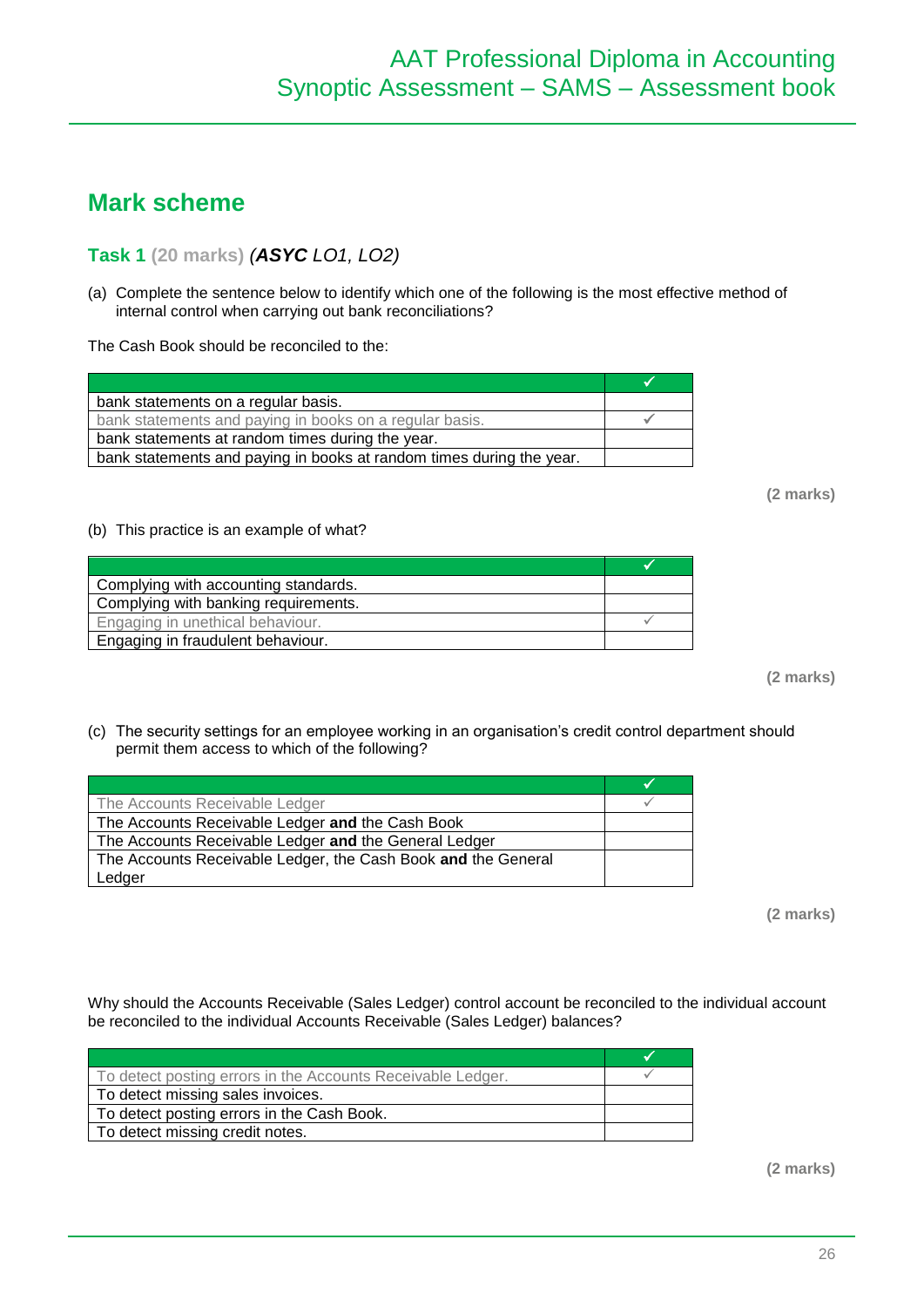(d) Why should a cashier carry out a bank reconciliation?

| To prove there are no errors in recording either sales or purchases. |  |
|----------------------------------------------------------------------|--|
| To check the organisation's Cash Book against an external source.    |  |
| To prove there are no errors in recording assets or liabilities.     |  |
| To check the organisation is correctly segregating duties.           |  |

**(2 marks)**

Hina Khan, the Cashier of SL Products Ltd, is preparing a cashflow forecast. She asks which of the following are cash flow items.

(e) Identify whether each of the following items should be included in a cash flow forecast by placing a tick in the correct column against all four items.

|                                          | Include in cash flow<br>forecast | Do not include in<br>cash flow forecast |
|------------------------------------------|----------------------------------|-----------------------------------------|
|                                          |                                  |                                         |
| Revaluation of premises                  |                                  |                                         |
| Bonus issue of shares in SL Products Ltd |                                  |                                         |
| Payment of dividend on ordinary shares   |                                  |                                         |
| Write off obsolete inventory             |                                  |                                         |

**(2 marks per correct row; maximum 8 marks)**

(f) Which one of the following internal control procedures over sales and subsequent receipts is most likely to be effective for a business in reducing the risk of fraud?

| The Accounts Receivable clerk accounts for the sales transactions and   |  |
|-------------------------------------------------------------------------|--|
| receives customers' cheque payments.                                    |  |
| The Accounts Receivable clerk accounts for the sales transactions; the  |  |
| Cashier, receives customers' cheque payments.                           |  |
| The Cashier accounts for the sales transactions and receives customers' |  |
| cheque payments.                                                        |  |
| The Cashier accounts for the sales transactions and the appropriate     |  |
| Sales Manager receives the customers' cheque payments.                  |  |

**(2 marks)**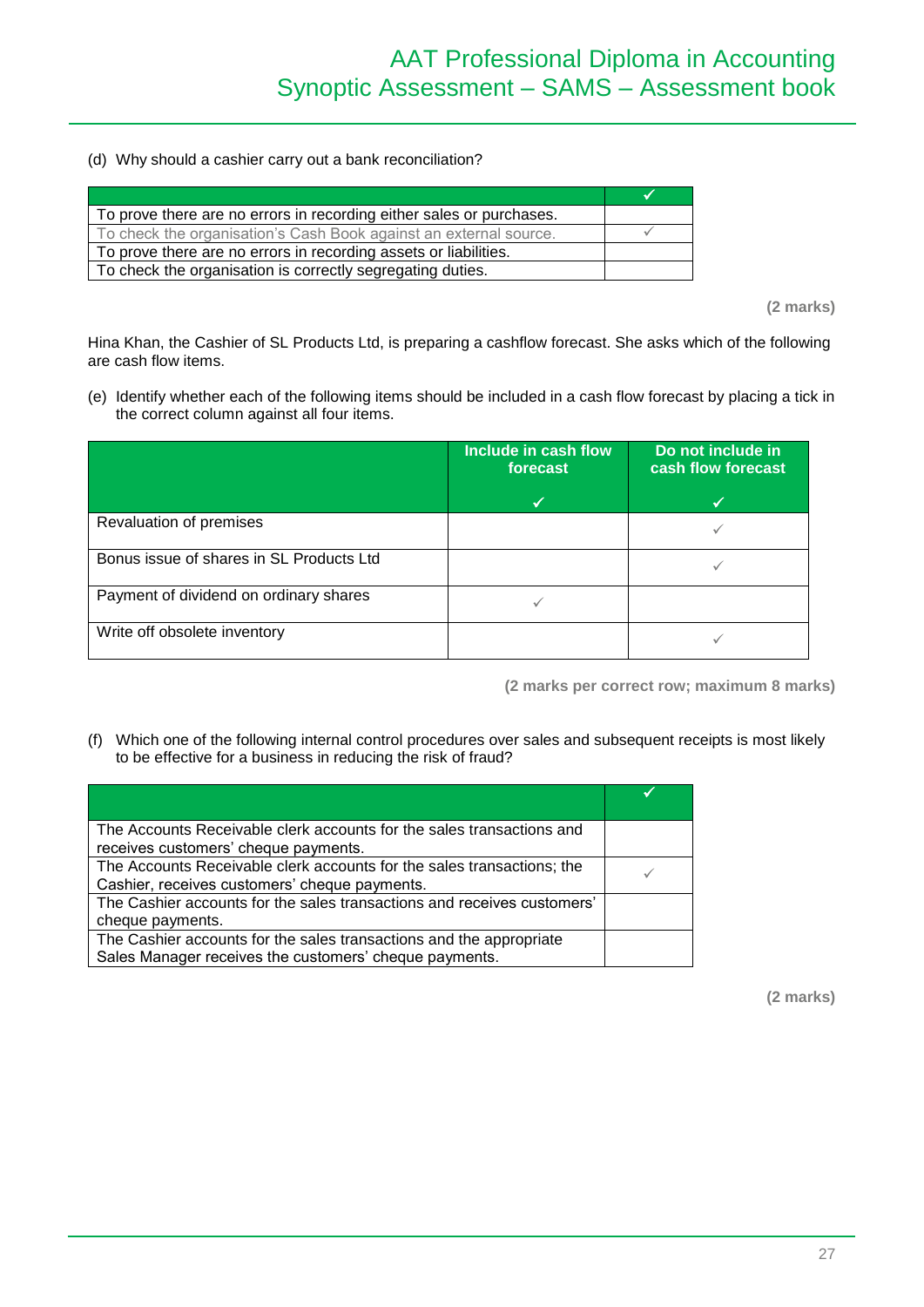# **Task 2 (15 marks)** *(ASYC LO1, LO2, LO3; MABU LO3; MDCL LO1, LO2)*

| $\mathbf Q$  | <b>Answer</b>                                                                                                                                                                                                                                                                                                                                                                                                                                                                                                                                                                                                                                                                                                                                     |  |  |
|--------------|---------------------------------------------------------------------------------------------------------------------------------------------------------------------------------------------------------------------------------------------------------------------------------------------------------------------------------------------------------------------------------------------------------------------------------------------------------------------------------------------------------------------------------------------------------------------------------------------------------------------------------------------------------------------------------------------------------------------------------------------------|--|--|
| 2a           | Indicative content                                                                                                                                                                                                                                                                                                                                                                                                                                                                                                                                                                                                                                                                                                                                |  |  |
|              | Criticisms could include:<br>Not possible for reader to make valid comparison of actual and budgeted response<br>Budget profit referred to in commentary cannot be seen on the statement<br>$\bullet$<br>Impact of the 4.2% shortfall in sales volume has not been identified in the statement<br>$\bullet$<br>meaning that movements in unit revenue and unit costs are not clear<br>Requires analysis to discover that the average selling price of £142 was £2 above budget<br>$\bullet$<br>Similarly, material, labour and production overhead costs per unit were all above budget<br>$\bullet$<br>Although variances are shown, there is no indication of whether they are favourable or<br>$\bullet$<br>adverse, or of their significance. |  |  |
|              | Recommendation could include:<br>If a budget revision is approved, the original budget should also be shown in the<br>$\bullet$<br><b>Operating Statement</b><br>The impact of volume changes should be highlighted (either by flexing the variable<br>$\bullet$<br>budget elements of the budget (revenue and variable costs) or by adding two columns to<br>the statement to show the budgeted and actual revenue and variable costs per unit)<br>Separate variable and fixed costs and show contribution<br>$\bullet$<br>Each variance should be identified as favourable or adverse<br>$\bullet$<br>Large variances are highlighted or each variance is shown as a percentage of its budget<br>$\bullet$                                      |  |  |
| <b>Marks</b> | <b>Descriptor</b>                                                                                                                                                                                                                                                                                                                                                                                                                                                                                                                                                                                                                                                                                                                                 |  |  |
| $\Omega$     | No response worthy of credit.                                                                                                                                                                                                                                                                                                                                                                                                                                                                                                                                                                                                                                                                                                                     |  |  |
| $1 - 2$      | Answer states that the layout and presentation of the Operating Statement is poor but with limited<br>evidence provided to support the judgement. To access the higher marks in the band, the answer<br>will give a simple explanation of why the layout and presentation is poor.<br>No recommendation is given in the answer.                                                                                                                                                                                                                                                                                                                                                                                                                   |  |  |
| $3 - 4$      | Answer states that the layout and presentation of the Operating Statement is poor and includes a<br>detailed assessment of the Operating Statement with a range of relevant points identified to<br>justify their answer. To access the higher marks in the band, the answer demonstrates a good<br>understanding of what an effective Operating Statement should include/look like and will also<br>include one recommendation for improvements to the layout and presentation.                                                                                                                                                                                                                                                                  |  |  |
| $5 - 7$      | Answer states that the layout and presentation of the Operating Statement is poor and includes a<br>comprehensive assessment of the Operating Statement layout, including a range of well<br>explained, relevant points as evidence for their judgement. Their assessment is clearly justified<br>throughout the answer and demonstrates a thorough understanding of Operating Statements. To<br>access the higher marks in the band, the answer will also include a well justified recommendation<br>for improvements to the layout and presentation of the Operating Statement.                                                                                                                                                                 |  |  |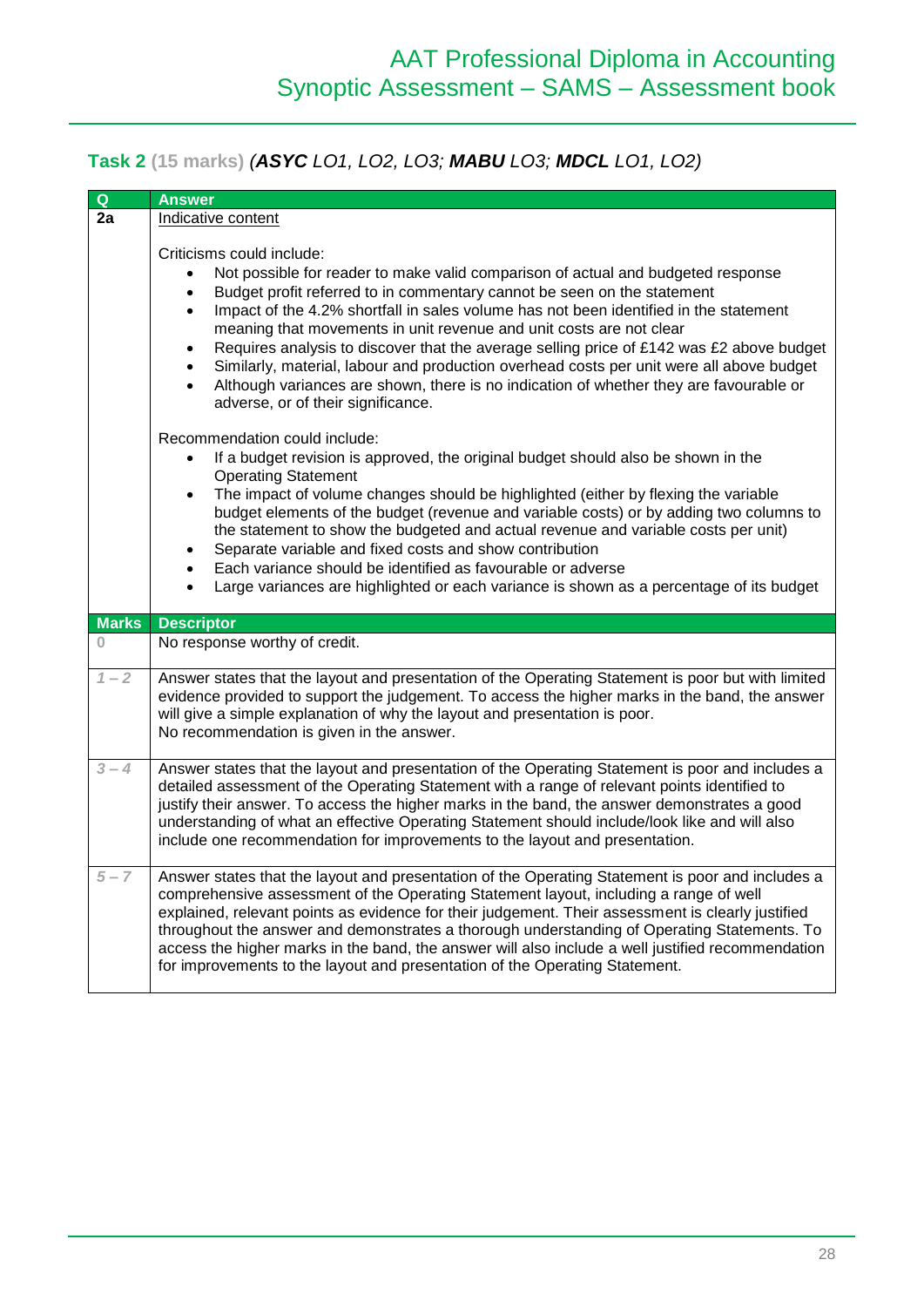#### **Model answers for 2a**

#### **Lower band response**  $(1 – 2$  marks)

The statement is poorly constructed and no account is taken of the different volume of sales.

#### **Middle band response** (3 – 4 marks)

The statement is poorly laid out with no indication whether variances are positive or negative. The impact of volume being different is not considered. Would recommend that the budget should be flexed to the actual volume.

#### **Higher band response** (5 – 7 marks)

It is difficult to make valid comment when the budget and actual are based on such different outputs. It would seem that all costs are above budget. Also difficult to gauge the impact of the budget revisions. I would recommend that a flexed budget is used to compare against actual and that whether a variance is favourable or adverse is clearly shown.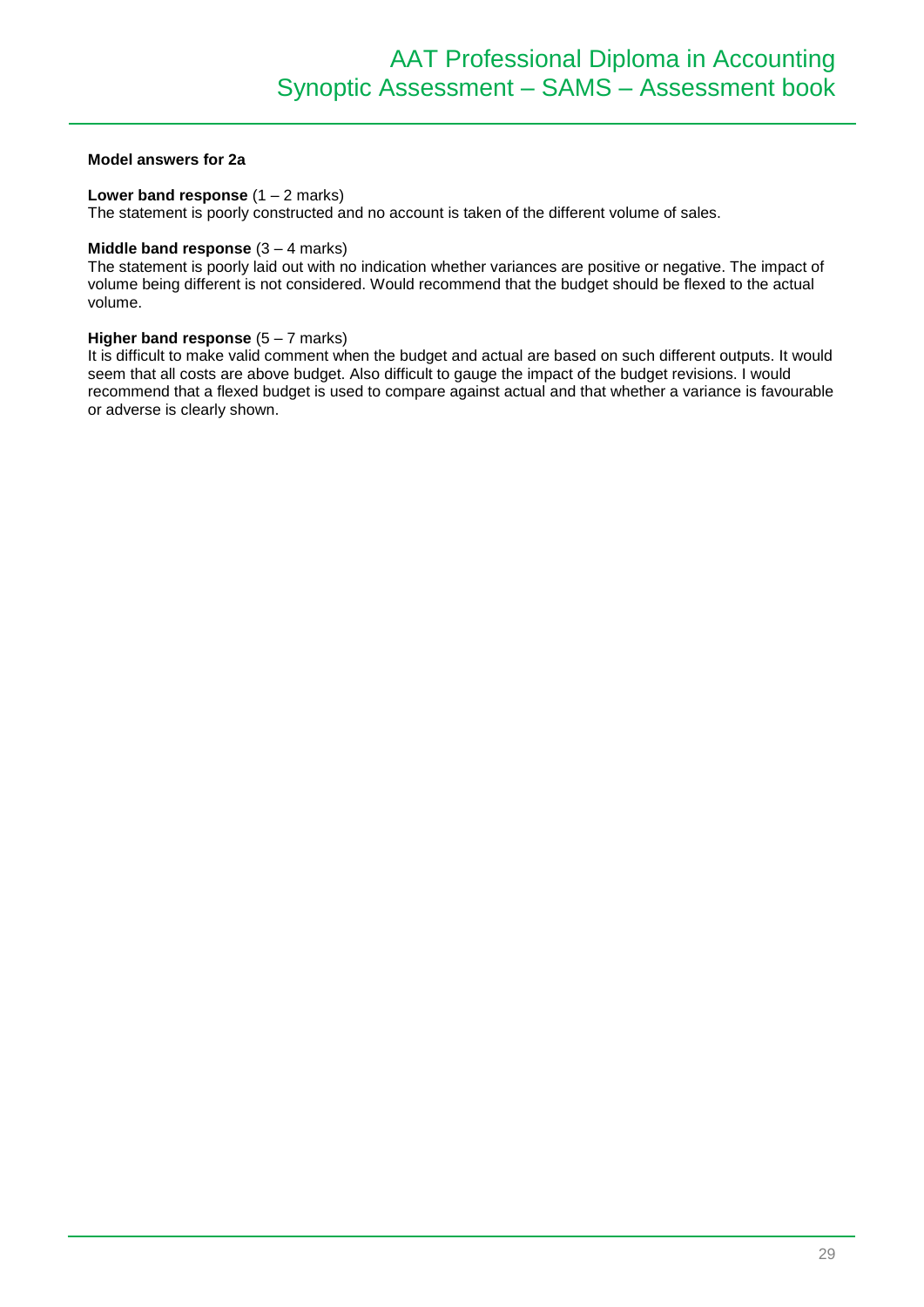| Q              | <b>Answer</b>                                                                                                                                                                                                                                                                                                                                                                                                                                                                                                                                                                              |  |  |
|----------------|--------------------------------------------------------------------------------------------------------------------------------------------------------------------------------------------------------------------------------------------------------------------------------------------------------------------------------------------------------------------------------------------------------------------------------------------------------------------------------------------------------------------------------------------------------------------------------------------|--|--|
| 2 <sub>b</sub> | Indicative content                                                                                                                                                                                                                                                                                                                                                                                                                                                                                                                                                                         |  |  |
|                |                                                                                                                                                                                                                                                                                                                                                                                                                                                                                                                                                                                            |  |  |
|                | Criticisms of the budget committee's actions, constitution etc. could include:                                                                                                                                                                                                                                                                                                                                                                                                                                                                                                             |  |  |
|                | Not clear that the budget committee's actions have been effective<br>$\bullet$<br>Expenditure review identified increase in material and labour costs - only action<br>$\bullet$<br>was to increase the budget<br>Favourable variance on marketing only achieved by deferring advertising<br>$\bullet$<br>campaign - what will happen in the following year?<br>Potential impact of the delay on sales revenue – cause for lower than expected<br>$\bullet$                                                                                                                                |  |  |
|                | sales volume?<br>Depreciation saving is merely an accounting adjustment<br>٠<br>Correction to previous year's charges should be reported separately as an<br>$\bullet$                                                                                                                                                                                                                                                                                                                                                                                                                     |  |  |
|                | unbudgeted windfall<br>In the current year, it is inconsistent to revise the budget for material and labour<br>$\bullet$<br>but not for depreciation                                                                                                                                                                                                                                                                                                                                                                                                                                       |  |  |
|                | Savings in administration are very small and not explaining<br>$\bullet$<br>Original budgeted profit of £194,000 has not be achieved<br>$\bullet$                                                                                                                                                                                                                                                                                                                                                                                                                                          |  |  |
|                | Recommendations could include:                                                                                                                                                                                                                                                                                                                                                                                                                                                                                                                                                             |  |  |
|                | Committee must be properly constituted to be representative of the organisation<br>$\bullet$<br>(Finance, marketing and chief executive to be involved)<br>Procedures developed to ensure that stretching but achievable budgets are<br>$\bullet$<br>agreed by all                                                                                                                                                                                                                                                                                                                         |  |  |
|                | Changes to accounting policy and procedures must be agreed with the chief<br>$\bullet$<br>accountant (and cleared with auditors where necessary<br>The committee should meet regularly to monitor performance<br>$\bullet$                                                                                                                                                                                                                                                                                                                                                                 |  |  |
| <b>Marks</b>   | <b>Descriptor</b>                                                                                                                                                                                                                                                                                                                                                                                                                                                                                                                                                                          |  |  |
| 0              | No response worthy of credit.                                                                                                                                                                                                                                                                                                                                                                                                                                                                                                                                                              |  |  |
| $1 - 3$        | Answer gives a simplistic judgement on the effectiveness of the budget committee's<br>actions, however it has limited evaluative content. Answer should be doubtful of the<br>effectiveness of the committee's actions. The answer demonstrates a basic understanding<br>of budgetary control through identification of weaknesses in the budget committee's<br>actions. No recommendations are given in the answer.                                                                                                                                                                       |  |  |
| $4 - 6$        | Answer evaluates the effectiveness of the budget committee's actions in detail and<br>concludes that the effectiveness is doubtful or poor. It includes a range of valid criticisms<br>of the budget committee's actions with clear justification. The answer demonstrates a<br>good understanding of effective practice for budgetary control, evident through the<br>student's explanation of weaknesses in the budget committee's actions. To access the<br>higher marks in the band, the answer will include a reasonable and relevant<br>recommendation to improve budgetary control. |  |  |
| $7 - 8$        | Answer demonstrates a comprehensive evaluation of the budget committee's actions. It<br>includes a wide range of valid criticisms with clearly explained justifications and evidence<br>for the criticisms. To access the higher marks in the bank, the answer will include a<br>reasonable and well justified recommendation to improve budgetary control. The best<br>answers will demonstrate an excellent understanding of budgetary control.                                                                                                                                          |  |  |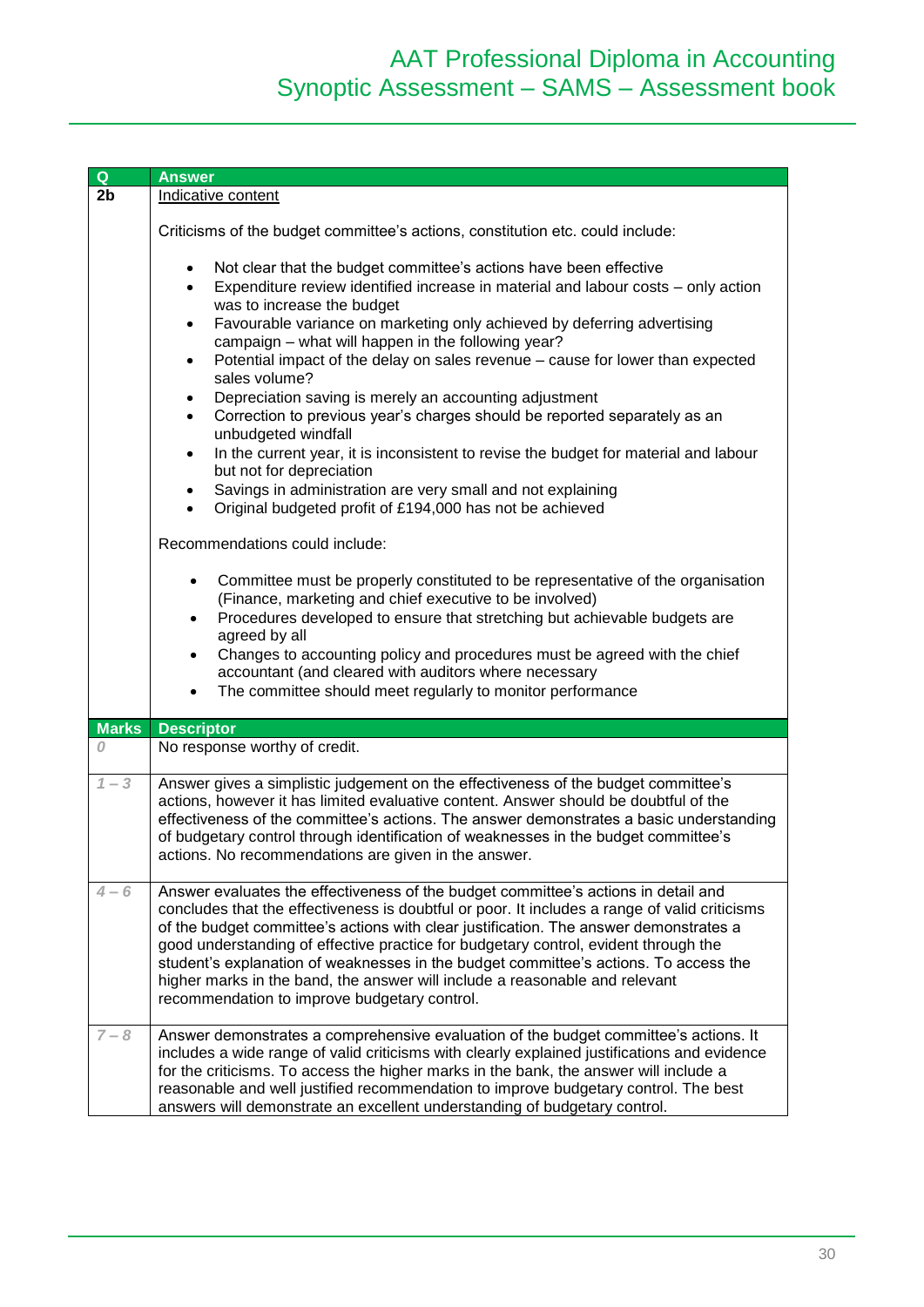#### **Model answers for 2b**

#### **Lower band response**  $(1 - 3$  marks)

Saving on marketing only because advertising campaign has been delayed. Will this affect next year's sales?

#### **Middle band response** (4 – 6 marks)

The correction to the previous year's charges should be highlighted separately and not used to enhance this year's figures. The depreciation change is just an accounting adjustment. The decision on marketing spend may have a knock-on effect on sales. I would suggest the budget committee had clear procedures and proper representation across the organisation.

#### **Higher band response**  $(7 - 8$  marks)

The budget committee seem unsure of their remit with many decisions being made as they go along; increasing budgets for material and labour with no clear explanation, cancelling advertising and changing accounting policies without reference to the chief accountant or the auditor, both of whom may have strong views on the subject. The committee must have proper guidelines, appropriate representation and a remit to set a fair budget.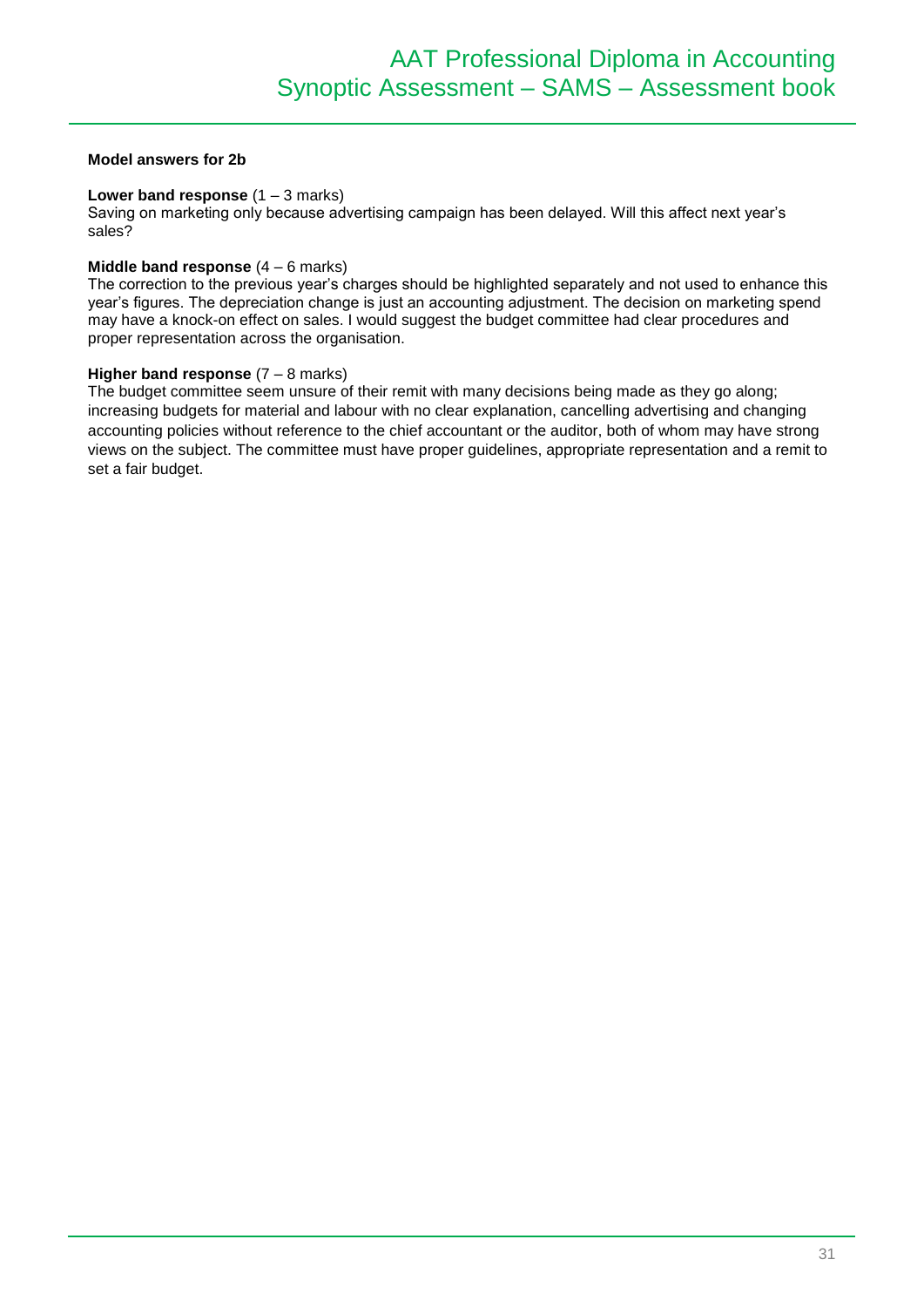## **Task 3 (15 marks)** *(ASYC LO2, LO3)*

**1 x mark for identification; 2 marks for explanation (maximum 3 marks per weakness)**

**Note:** There are more suggested weaknesses shown below than are required to be given in the task.

**Weakness 1**: The company should insist on ALL customers paying by BACS **(1).** Cheque payments are less secure/may potentially get lost in the post **(1)**, and cost the company bank charges and staff time **(1)**.

**Weakness 2**: The customer credit terms given may be too long **(1)**. Giving credit of 30 – 60 days from the end of month invoice means payments are taking 45 – 75 days to be made on average **(1)** and this worsens cash flow **(1)**.

**Weakness 3**: Invoices should be issued immediately after a sale is made **(1)**. Up to a two week delay in raising invoices **(1)** worsens the company's cash flow position **(1)**.

**Weakness 4**: Cheques should not be sent to the Accounts Receivable staff **(1)**. There is potential for fraud **(1)** as any member of the Accounts Receivable team is able to handle cheques and make entries in the customers' accounts **(1)**.

**Weakness 5**: The Credit Controller who sets customer credit levels is also responsible for controlling the Accounts Receivable Ledger **(1)**. There is potential for fraud **(1)** as Ray is able to both open an account and make all entries into it, including posting credit notes **(1)**.

**Weakness 6:** Cheques should be banked immediately when they are received **(1)**. Up to a one week delay in banking cheques worsens the company's cash flow position/company will lost out on interest it may have earnt **(1)**. It also makes the cheques more susceptible to being lost/stolen **(1)**.

*Other suitable weaknesses may also be awarded marks.*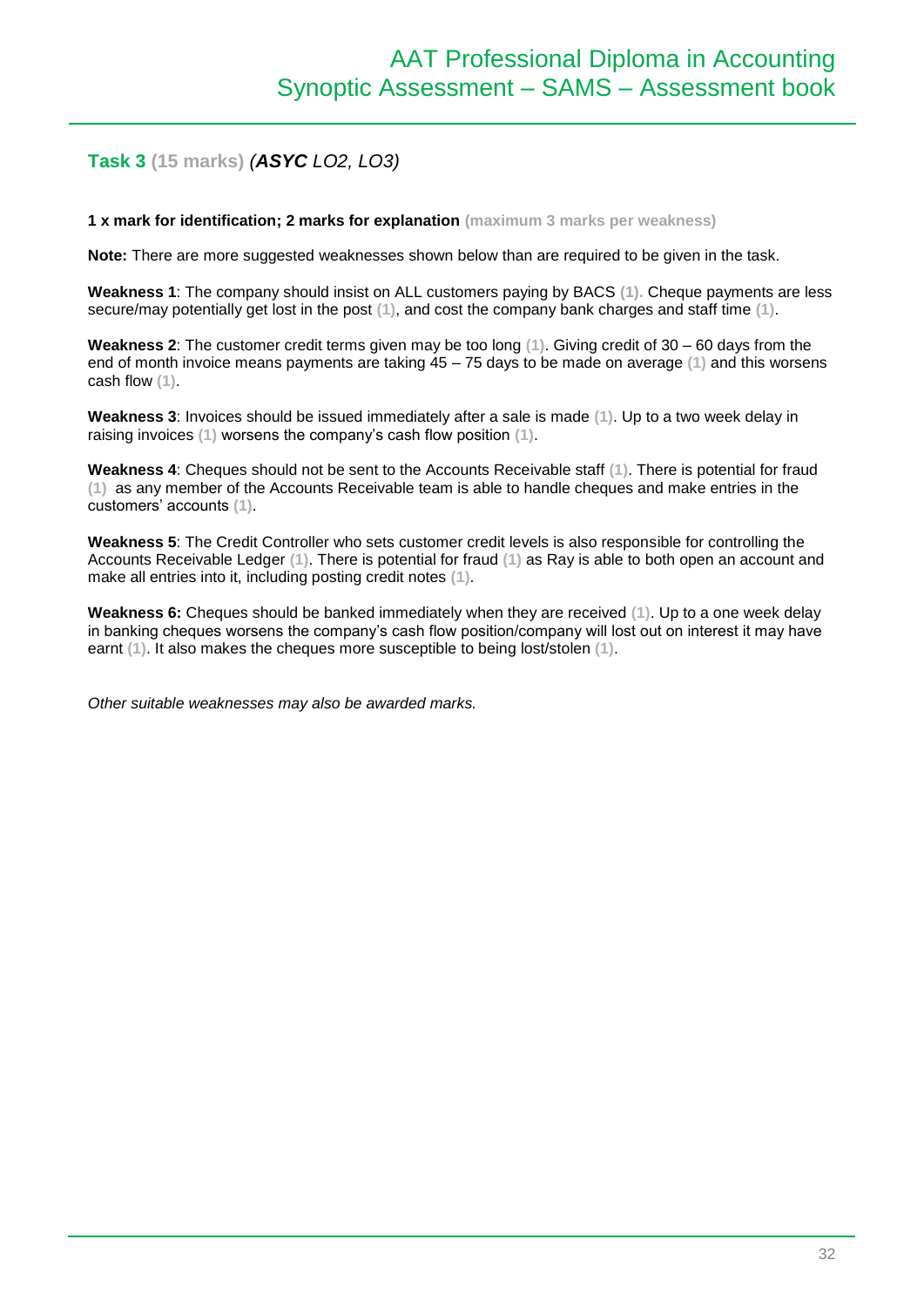# **Task 4 (15 marks)** *(ASYC LO1, LO2, LO3, LO4; MDCL LO2, LO3, LO4)*

| Q                                                                                       | <b>Answer</b>                                                                                                  |                                                                                                                                                  |  |  |
|-----------------------------------------------------------------------------------------|----------------------------------------------------------------------------------------------------------------|--------------------------------------------------------------------------------------------------------------------------------------------------|--|--|
| 4a                                                                                      | Indicative content                                                                                             |                                                                                                                                                  |  |  |
|                                                                                         |                                                                                                                |                                                                                                                                                  |  |  |
|                                                                                         | Possible discussion points                                                                                     |                                                                                                                                                  |  |  |
|                                                                                         | $\bullet$                                                                                                      | Full production cost useful for price setting based on cost plus or market conditions -                                                          |  |  |
|                                                                                         |                                                                                                                | knowing specific fixed production cost will aid price setting but market conditions must be                                                      |  |  |
|                                                                                         |                                                                                                                | considered                                                                                                                                       |  |  |
|                                                                                         | $\bullet$                                                                                                      | Appropriate to allocate fixed costs directly to product and absorb them based upon units<br>of production                                        |  |  |
|                                                                                         |                                                                                                                | approach enables an appropriate valuation for the inventory in the balance sheet<br>$\circ$                                                      |  |  |
|                                                                                         |                                                                                                                | approach enables a more valid assessment of the profitability of the product<br>$\circ$                                                          |  |  |
|                                                                                         | $\bullet$                                                                                                      | Current allocation of general fixed costs very simplistic and inappropriate because it<br>takes no account of what is causing the cost           |  |  |
|                                                                                         | $\bullet$                                                                                                      | Cost per unit is not realistic – currently, low volume products (like A901) are absorbing                                                        |  |  |
|                                                                                         |                                                                                                                | the same total amount of overheads as the high volume products (like A501) but over a<br>much smaller number of units                            |  |  |
|                                                                                         |                                                                                                                | Fixed production cost per unit calculated to demonstrate point<br>$\circ$                                                                        |  |  |
|                                                                                         |                                                                                                                | A901 effectively subsidising A501<br>$\circ$                                                                                                     |  |  |
|                                                                                         | $\bullet$                                                                                                      | Full production costs important for pricing decisions, especially in pre-introduction stages                                                     |  |  |
|                                                                                         |                                                                                                                | of the development of the product                                                                                                                |  |  |
|                                                                                         |                                                                                                                |                                                                                                                                                  |  |  |
|                                                                                         | Potential recommendations                                                                                      |                                                                                                                                                  |  |  |
|                                                                                         | $\bullet$                                                                                                      | More appropriate way would be to absorb these general fixed production costs based on                                                            |  |  |
| an activity measure (e.g. number of units produced in the period, total production time | available, time to make each product)                                                                          |                                                                                                                                                  |  |  |
| $\bullet$                                                                               |                                                                                                                | Use of unit based absorption would avoid low production units having a significantly                                                             |  |  |
|                                                                                         |                                                                                                                | larger proportion of fixed production costs apportioned to them.                                                                                 |  |  |
|                                                                                         |                                                                                                                | Could consider ABC - but possibly too cumbersome<br>$\circ$                                                                                      |  |  |
|                                                                                         |                                                                                                                | Unit absorption rate and full production cost calculated for A901 (significantly<br>$\circ$                                                      |  |  |
|                                                                                         |                                                                                                                | lower than original)                                                                                                                             |  |  |
|                                                                                         |                                                                                                                | Revised general fixed cost, revised product cost and revised profit per unit<br>$\circ$                                                          |  |  |
|                                                                                         | calculated for products A901, A701, A501, A401 and A201 to demonstrate point                                   |                                                                                                                                                  |  |  |
|                                                                                         |                                                                                                                | above                                                                                                                                            |  |  |
|                                                                                         | Current way of absorbing overheads deemed inappropriate and not to be used for<br>$\bullet$<br>decision making |                                                                                                                                                  |  |  |
|                                                                                         |                                                                                                                | Amending the absorption process would create a more appropriate product cost<br>$\circ$                                                          |  |  |
|                                                                                         |                                                                                                                | which would be better for decision making                                                                                                        |  |  |
|                                                                                         | $\bullet$                                                                                                      | Target costing may be appropriate at this stage                                                                                                  |  |  |
|                                                                                         | $\bullet$                                                                                                      | Fixed production costs and other specific non-production costs need to be considered to                                                          |  |  |
|                                                                                         |                                                                                                                | decide whether or not a product should be introduced                                                                                             |  |  |
|                                                                                         |                                                                                                                | Often more appropriate to consider variable costs for short-term decision making as fixed<br>costs may be unavoidable and therefore not relevant |  |  |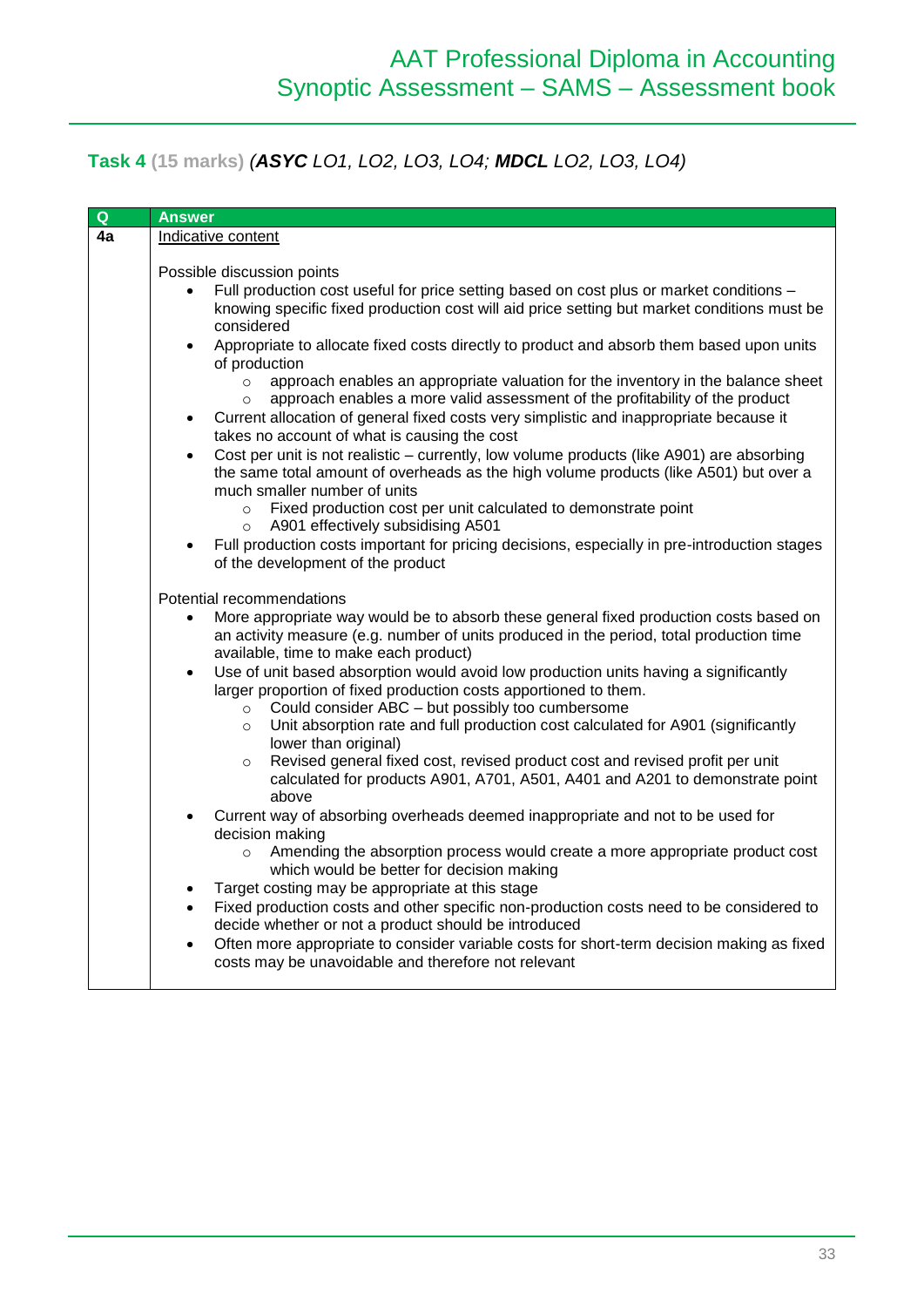| <b>Marks</b> | <b>Descriptor</b>                                                                                                                                                                                                                                                                                                                                                                                                                                                                                                                                                     |
|--------------|-----------------------------------------------------------------------------------------------------------------------------------------------------------------------------------------------------------------------------------------------------------------------------------------------------------------------------------------------------------------------------------------------------------------------------------------------------------------------------------------------------------------------------------------------------------------------|
|              | No response worthy of credit.                                                                                                                                                                                                                                                                                                                                                                                                                                                                                                                                         |
|              |                                                                                                                                                                                                                                                                                                                                                                                                                                                                                                                                                                       |
| $1 - 2$      | Discussion is limited but does reflect that the current method of overhead allocation is<br>inappropriate with limited use of evidence or justification.                                                                                                                                                                                                                                                                                                                                                                                                              |
| $3 - 4$      | Discussion includes a range of relevant points, supporting the argument that the current method<br>of overhead allocation is inappropriate. Points are well justified and supported by relevant<br>evidence. Some understanding of the consequences of using an inappropriate method will be<br>evident. To access the higher marks in the band, the answer will include relevant<br>recommendations for improvements, supported by evidence or limited calculations.                                                                                                 |
| $5 - 7$      | A comprehensive discussion drawing on a wide range of highly relevant points to support the<br>argument that the current method of overhead allocation is inappropriate. Answer provides a<br>clear demonstration of why the current method is inappropriate and the consequences, balanced<br>with well-supported, highly relevant recommendations for how this can be improved. The best<br>answers will be fully supported by relevant calculations and will demonstrate a solid ability to<br>assess the effectiveness of an organisation's systems and controls. |

#### **Model answers for 4a**

#### **Lower band response** (1 – 2 marks)

The current allocation of fixed cost is misleading and should be re-allocated on a different basis.

#### **Middle band response** (3 – 4 marks)

Current allocation of fixed cost is misleading and gives the company no real indication of the profitability of each product. It would be better to look at profit before general fixed cost and subtract total to indicate overall profitability.

#### **Higher band response** (5 – 7 marks)

The table is misleading; general fixed cost should be allocated on a more realistic basis to be able to have some real idea of product profitability. It would seem that the general fixed cost should be allocated on some kind of per unit basis given the information available.

| Total Gen Fix Cost | $=$ £350,000  |
|--------------------|---------------|
| Total units        | 54,050<br>$=$ |

GFC per unit  $=$  £6.4755 per unit.

A901 would become 1050 x  $6.475 = £6,799$  (rounded) making GP £22,851. The other products would follow the same pattern to arrive at different gross profits to that calculated before.

|                             | A901    | A701     | A501     | A401     | A201      | <b>TOTAL</b> |
|-----------------------------|---------|----------|----------|----------|-----------|--------------|
|                             | £       | £        | £        | £        | £         | £            |
| Profit before GFC           | £29,650 | £200,000 | £488,960 | £487,400 | £4,000    | £1,210,010   |
| New GFC (per unit<br>basis) | 6,799   | 32,378   | 132,100  | 116,559  | 62,164    | 350,000      |
| New gross profit            | 22,851  | 167,622  | 356,860  | 370,841  | (58, 164) | 860,010      |
| GP per unit                 | 21.76   | 33.52    | 17.49    | 20.60    | (6.06)    |              |

If unit costs were inappropriate then might consider ABC.

Note: students are not expected to produce a table in their response – it is included here to demonstrate the types of calculations students may wish to include to support their response.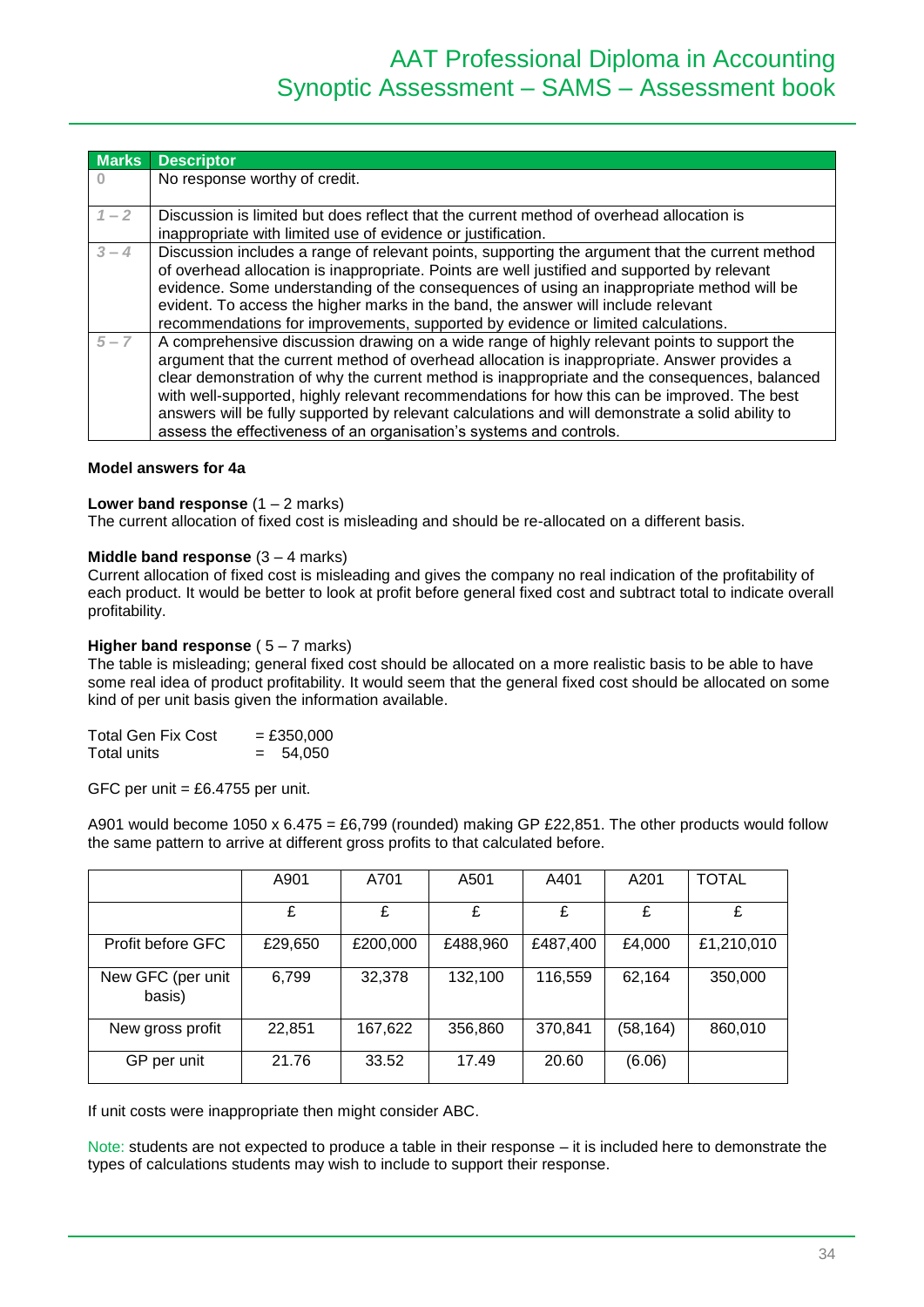| Q  | <b>Answer</b>                                                                                                                                                                                                                                   |
|----|-------------------------------------------------------------------------------------------------------------------------------------------------------------------------------------------------------------------------------------------------|
| 4b | Students are only required to assess TWO of the four proposals in their answer; no<br>additional credit will be given if students address more than two of the proposals                                                                        |
|    | 1 x mark per relevant point made; max 4 marks per proposal; total 8 marks available                                                                                                                                                             |
|    | A901                                                                                                                                                                                                                                            |
|    | Product is not making a loss of £38.43 – because the fixed cost per unit of £66.67<br>is not appropriate $(1)$                                                                                                                                  |
|    | Sales price is likely to fall when the demand increases (or reduce to encourage<br>demand) $(1)$                                                                                                                                                |
|    | Increased volume will reduce the fixed costs per unit – therefore two opposite<br>effects creating a new profit per unit (1)                                                                                                                    |
|    | Reference to product lifecycle – product in early stages, normal for both cost and<br>$\bullet$<br>sales to be higher than at later stages; sales price often reduces in the growth<br>and maturity phased to facilitate market penetration (1) |
|    | Volume increase significantly reduces the fixed cost per unit (1)<br>Potential alternative:                                                                                                                                                     |
|    | change in way overheads are absorbed into production (to aid decision<br>making $(1)$<br><b>OR</b>                                                                                                                                              |
|    | $\circ$ revise fixed cost per unit immediately to create a new profit per unit (may be<br>quantified) (1)                                                                                                                                       |
|    | Max 4 marks                                                                                                                                                                                                                                     |
|    | A701                                                                                                                                                                                                                                            |
|    | After changes to fixed cost per unit, revised profit per unit is £33.52 (1)<br>Reference to importance of considering market data when deciding on price<br>changes (1)                                                                         |
|    | Interaction with the demand of products A901, A501 and A401 may also be<br>important – are the products competing or complementing $(1)$                                                                                                        |
|    | Potential alternative: good result but we may need to reduce price to increase<br>demand in future periods (i.e. maturity stage of lifecycle) (1)                                                                                               |
|    | Max 4 marks                                                                                                                                                                                                                                     |
|    | A501                                                                                                                                                                                                                                            |
|    | Several issues to consider when making decision (1):<br>$\circ$ Current sales price<br>$\circ$ Capacity of the factory                                                                                                                          |
|    | $\circ$ Options for increasing sales volumes on other products<br>$\circ$ Sweating the fixed assets                                                                                                                                             |
|    | More sales volume will lead to more production volume – fixed cost per unit will<br>reduce and product profitability will increase (1)                                                                                                          |
|    | Contribution analysis may be more appropriate (1):                                                                                                                                                                                              |
|    | $\circ$ Current contribution of A501 calculated (£27.40, £40 sales price less<br>variable costs of £12.60)                                                                                                                                      |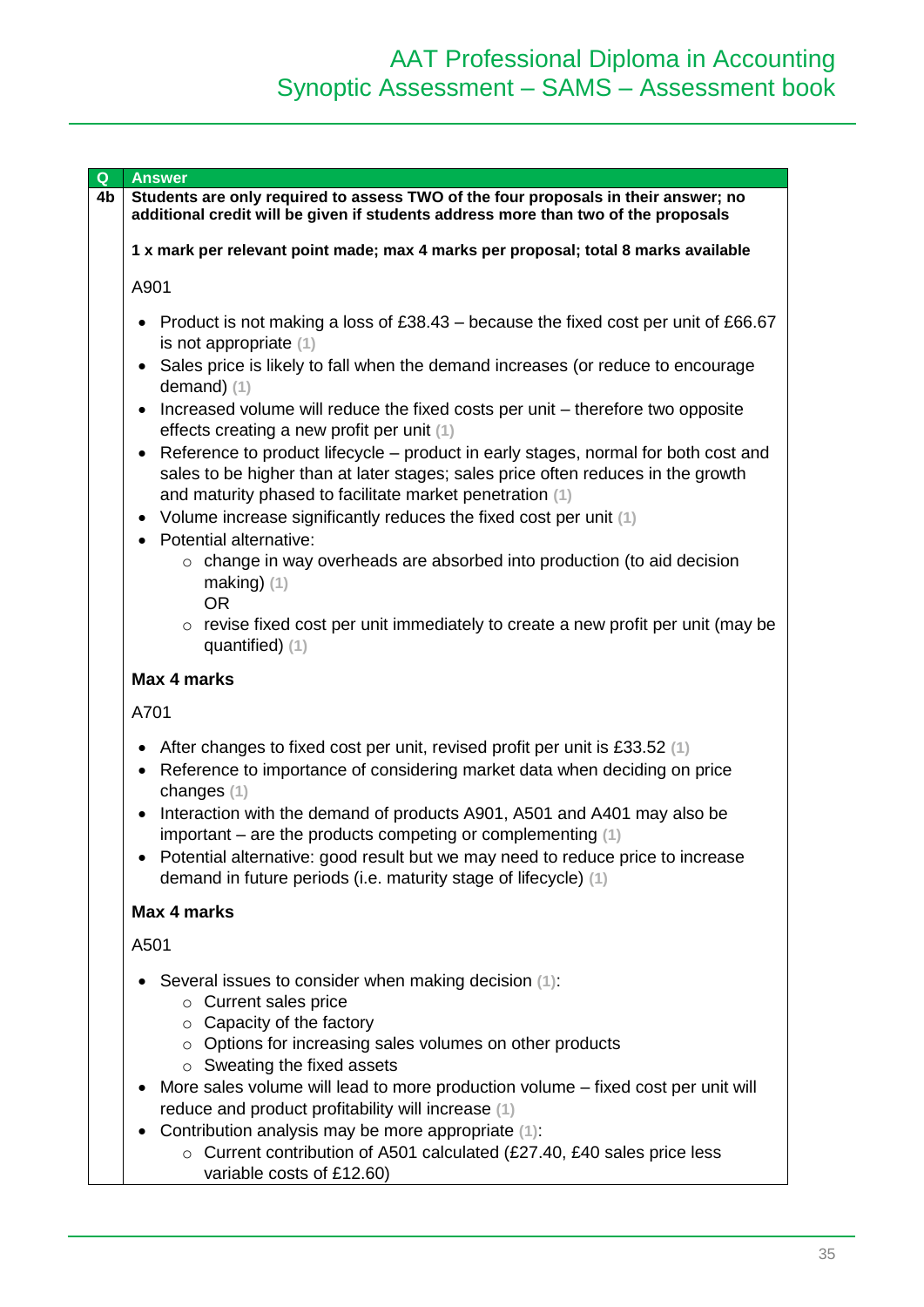# AAT Professional Diploma in Accounting Synoptic Assessment – SAMS – Assessment book

- $\circ$  Sales price of £35 would mean contribution per unit of £22.50 may still be worth having unless capacity can be used elsewhere to produce greater contribution
- o Sales volume of 8,889 units would be required to cover additional fixed costs of £200,00 per quarter for the marketing campaign
- Other considerations:
	- o Restrictions on cross border selling: could impact current demand of A501 and future growth **(1)**
	- o Curtailment of product A201 would release production capacity of 9,600 units of A501 **(1)**
- Potential alternative: further work needed to gather data about the future demand of all products to inform the preparation of a detailed options analysis **(1)**

#### **Max 4 marks**

A201

- Production manager probably correct product appears to be at end of its life **(1)**
- Highest variable cost per unit **(1)**
- Very low contribution of £2.50 per unit **(1)**
- Changes to way fixed costs are absorbed unlikely to make product profitable **(1)**
- Biggest issue product may well create a capacity issue in future periods when demand for A901 and A701 grows **(1)**
- Potential alternative: capacity may be better used on taking the order for A501 **(1)**

#### **Max 4 marks**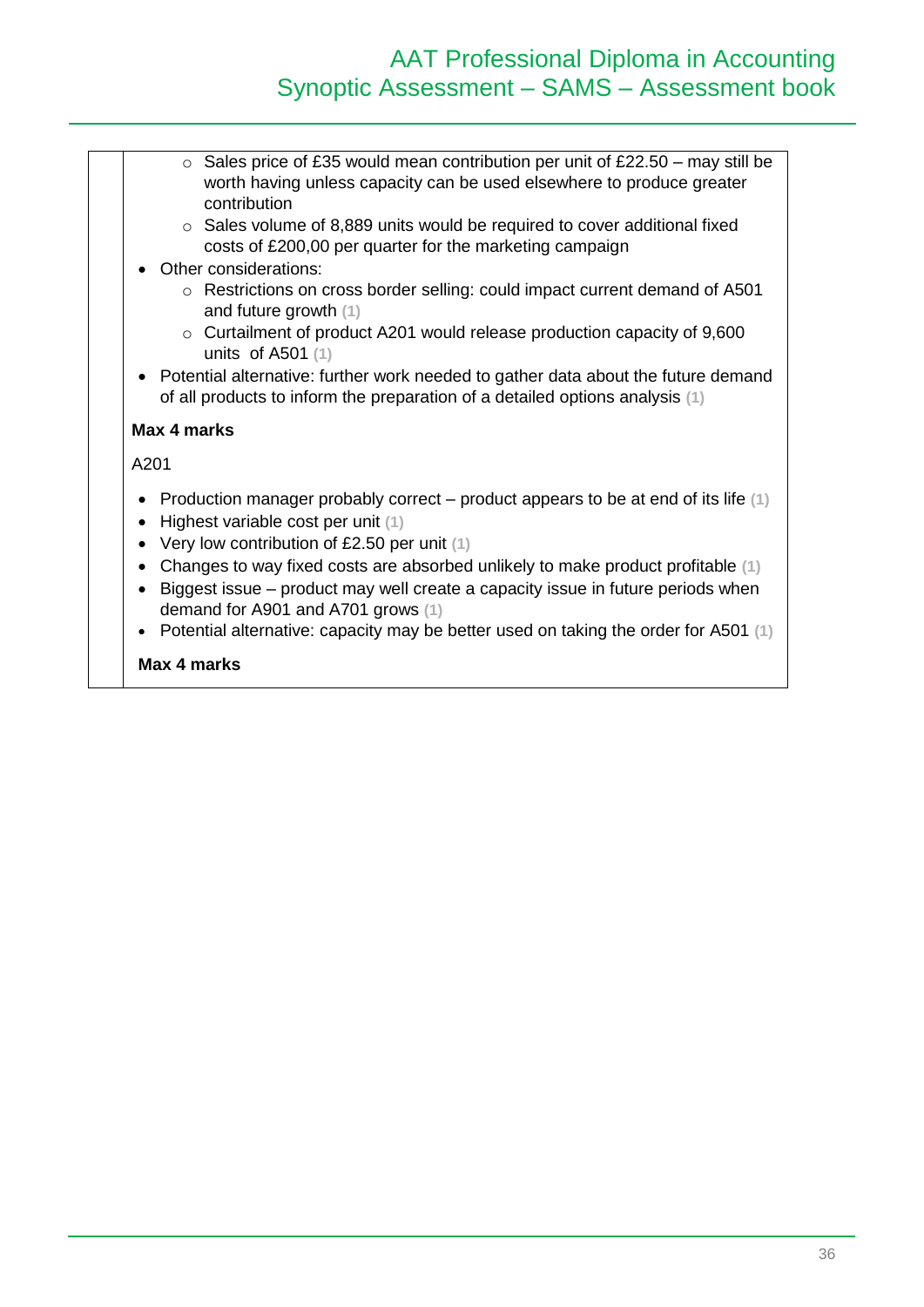## **Task 5 (20 marks)** *(ASYC LO1, LO2, LO4; FSLC LO1, LO5; MDCL LO4)*

### **(a) 2 x marks for each correct ratio; maximum 10 marks**

| <b>SL Products Ltd</b><br><b>Scorecard</b>     | <b>Year ended</b><br>31 Dec 20X1 | <b>Year ended</b><br>31 Dec 20X2 |
|------------------------------------------------|----------------------------------|----------------------------------|
| Profitability & gearing (correct to 1 dp):     |                                  |                                  |
| Gross profit %                                 | 28.4%                            | $27.5\%$                         |
| Operating profit %                             | 6.3%                             | 2.2%                             |
| Return on capital employed                     | 17.5%                            | 6.8<br>%                         |
| Gearing                                        | 16.6%                            | 20.1%                            |
| Liquidity ratios (correct to 1 dp):            |                                  |                                  |
| Current ratio                                  | 1.8:1                            | 1.6<br>: 1                       |
| Acid test / Quick ratio                        | 0.8:1                            | 0.7<br>: 1                       |
| Working capital days (correct to nearest day): |                                  |                                  |
| Inventory holding period                       | 92 days                          | 94 days                          |
| Trade receivables collection period            | 54 days                          | 53 days                          |
| Trade payables payment period                  | 86 days                          | 90 days                          |
| Working capital cycle                          | 60 days                          | 57<br>days                       |

#### **(b) 2 x marks for each correct observation; maximum 10 marks**

| <b>Profitability</b>                                                                     |  |
|------------------------------------------------------------------------------------------|--|
| This has been a year of steady, if unspectacular, progress. Although profitability has   |  |
| dipped, the return on capital employed has been kept under control.                      |  |
| The profitability ratios give cause for concern. The small increase in sales revenue has |  |
| not improved the gross profit percentage. Operating expenses have increased, reducing    |  |
| operating profit and return on capital employed.                                         |  |
| Some profitability ratios have improved and some have deteriorated. Further              |  |
| investigation is required to understand whether profitability is improving.              |  |

| Gearing                                                                                     |  |
|---------------------------------------------------------------------------------------------|--|
| The increased gearing ratio is entirely due to the increase in non-current liabilities.     |  |
| It is likely that the interest cover ratio has increased.                                   |  |
| The increased gearing ratio shows that the company has become more risky.                   |  |
| <b>Liquidity</b>                                                                            |  |
| Both ratios have deteriorated which indicates that the company is less solvent.             |  |
| Both ratios remain too high, indicating that working capital is not being used effectively. |  |
| The ratios are contradictory. Further investigation is required.                            |  |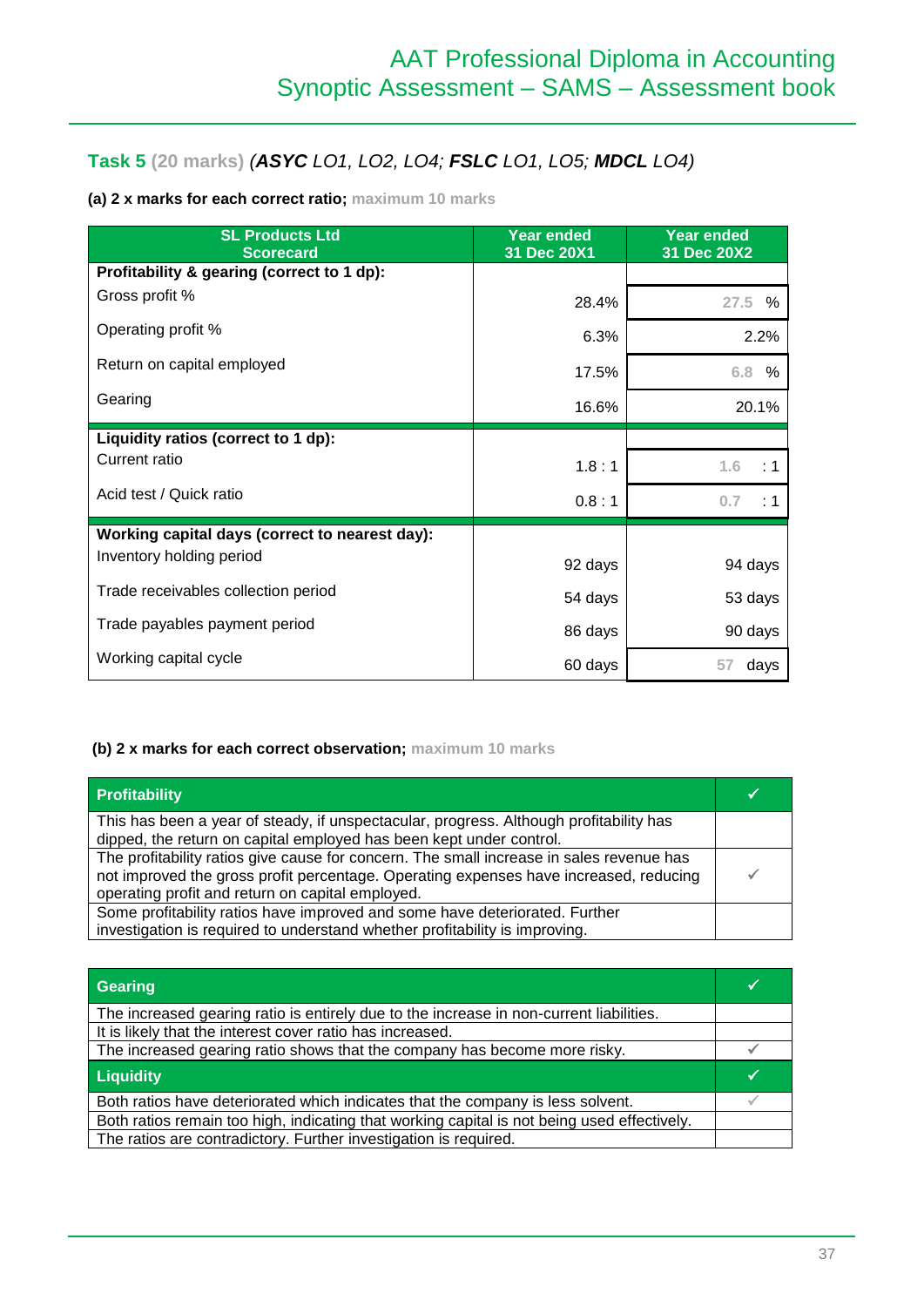| <b>Working capital</b>                                                                                                                          |  |
|-------------------------------------------------------------------------------------------------------------------------------------------------|--|
| The working capital cycle has worsened. The inventory holding period has improved but<br>the other ratios indicate a lack of financial control. |  |
| There is a welcome improvement in the working capital cycle, mainly due to the changed<br>in the payment period for payables.                   |  |
| The working capital cycle is worse than a year ago because of the increased cost of<br>sales.                                                   |  |

| <b>Overall performance</b>                                                                                                                                    |  |
|---------------------------------------------------------------------------------------------------------------------------------------------------------------|--|
| Profitability has declined in 20X2, mainly due to competitive pressures. However, the<br>gearing and liquidity measures show an improving financial position. |  |
| 20X2 has been a bad year. Profitability has declined and finances are coming under<br>pressure.                                                               |  |
| Steady progress has been made in 20X2. The ratios show that the company is being<br>better managed.                                                           |  |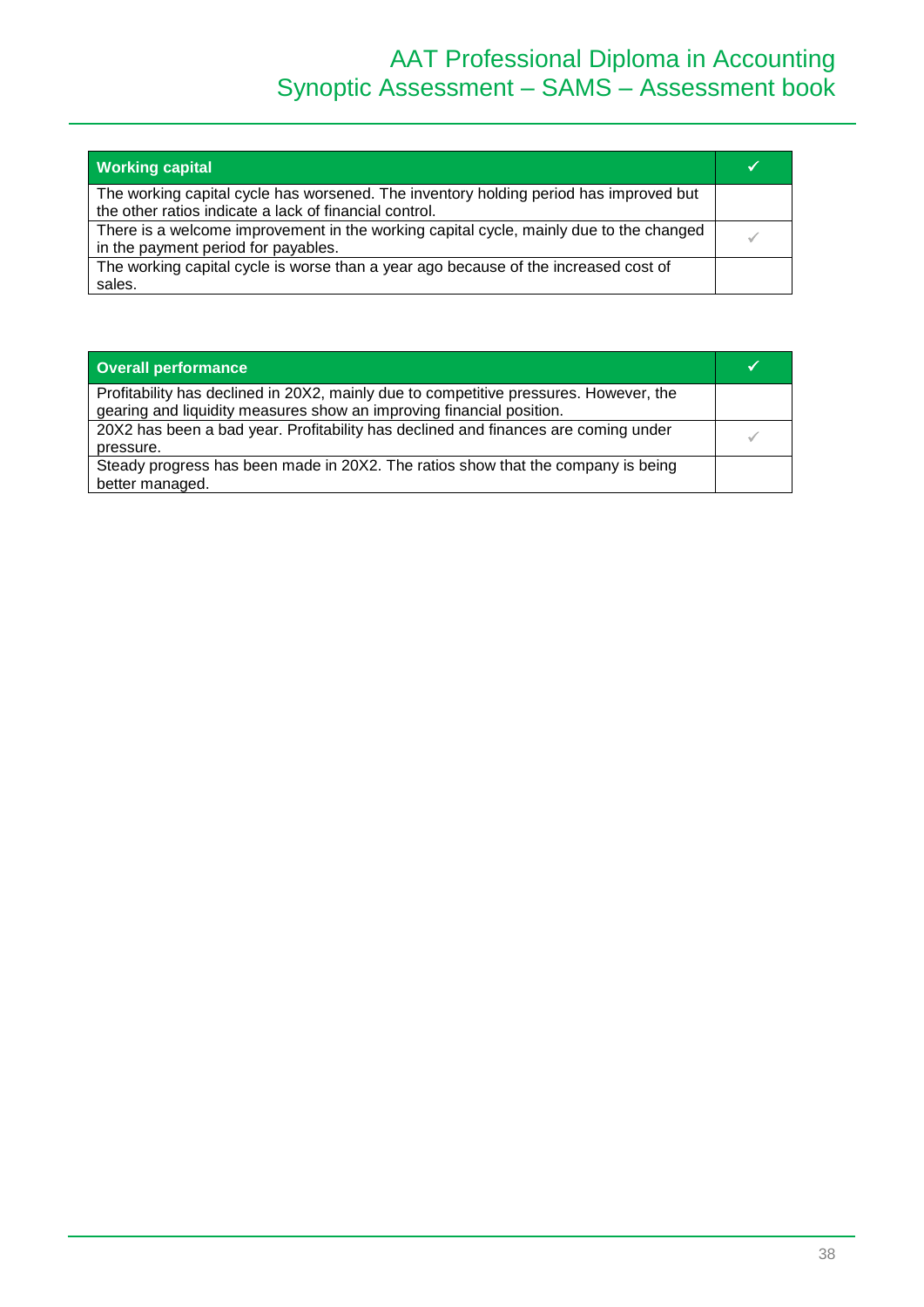### **Task 6 (15 marks)** *(ASYC LO1, LO2, LO3, LO4; FSLC LO1; MABU LO3; MDCL LO4, LO5)*

| $\overline{Q}$ | <b>Answer</b>                                                                                                                                                                                                                                                                                                                                                                                                                                                                                                                                                                                                                                                                                                                                                                                                                                                                                                                                                                                                                                                                                                                                                                                                                                                                                                                                                                                           |
|----------------|---------------------------------------------------------------------------------------------------------------------------------------------------------------------------------------------------------------------------------------------------------------------------------------------------------------------------------------------------------------------------------------------------------------------------------------------------------------------------------------------------------------------------------------------------------------------------------------------------------------------------------------------------------------------------------------------------------------------------------------------------------------------------------------------------------------------------------------------------------------------------------------------------------------------------------------------------------------------------------------------------------------------------------------------------------------------------------------------------------------------------------------------------------------------------------------------------------------------------------------------------------------------------------------------------------------------------------------------------------------------------------------------------------|
| 6a             | Indicative content                                                                                                                                                                                                                                                                                                                                                                                                                                                                                                                                                                                                                                                                                                                                                                                                                                                                                                                                                                                                                                                                                                                                                                                                                                                                                                                                                                                      |
|                | Potential improvements could include:<br>Should be a mechanism for senior management to review and approve contracts over a<br>certain value.<br>Tony Clark has too much individual authority to negotiate prices that can tie the<br>$\circ$<br>company into a large supplier for up to 3 years<br>Since the supplier base has reduced, each individual contract is likely to be of<br>$\circ$<br>significant value.<br>Another staff member (e.g. Accounts Payable clerk or Tony's boss) should check that the<br>$\bullet$<br>invoiced prices are as agreed<br>Tony should not be the only individual to check that invoice prices are as agreed<br>$\circ$<br>since they have been agreed by him in the first place<br>There is the potential for tony to collude with the supplier to inflate price in return<br>$\circ$<br>for a bribe<br>Suppliers' invoices should be sent to the Accounts Payable clerk, not the purchasing<br>manager<br>They can be entered onto the system before Tony is asked to approve them<br>$\circ$<br>Provides a more secure audit rail<br>$\circ$<br>Better segregation of duties<br>$\Omega$<br>All company cheques and BACS authorities should be signed by more than one<br>$\bullet$<br>signatory from authorised signatories (directors and Chief Accountant)<br>Allowing payments against just one signature leaves the company open to<br>mistakes or fraud |
| <b>Marks</b>   | <b>Descriptor</b>                                                                                                                                                                                                                                                                                                                                                                                                                                                                                                                                                                                                                                                                                                                                                                                                                                                                                                                                                                                                                                                                                                                                                                                                                                                                                                                                                                                       |
| $\Omega$       | No response worthy of credit.                                                                                                                                                                                                                                                                                                                                                                                                                                                                                                                                                                                                                                                                                                                                                                                                                                                                                                                                                                                                                                                                                                                                                                                                                                                                                                                                                                           |
| $1 - 3$        | Recommendations made are of limited relevance to internal controls. Answer doesn't achieve the<br>scope of the question (i.e. three recommendations); maximum of one relevant recommendation is<br>fully explained in the answer. Others may be stated but not fully explained.                                                                                                                                                                                                                                                                                                                                                                                                                                                                                                                                                                                                                                                                                                                                                                                                                                                                                                                                                                                                                                                                                                                         |
| $4 - 6$        | Answer makes at least two relevant recommendations and explains them in good detail. There is<br>good use of the evidence provided to support the answer. Demonstrates a good understanding of<br>internal controls. To achieve the highest marks in the band, the answer will need to include three<br>recommendations.                                                                                                                                                                                                                                                                                                                                                                                                                                                                                                                                                                                                                                                                                                                                                                                                                                                                                                                                                                                                                                                                                |
| $7 - 9$        | Answer gives three, highly relevant recommendations, demonstrating a solid understanding of<br>internal controls and improvements. Each recommendation is fully explained, drawing on<br>evidence provided to support the answer. The best answers will state a benefit for each of their<br>recommendations.                                                                                                                                                                                                                                                                                                                                                                                                                                                                                                                                                                                                                                                                                                                                                                                                                                                                                                                                                                                                                                                                                           |

#### **Model answers for 6a**

#### **Lower band response**  $(1 - 2 \text{ marks})$

Contracts over a certain value should be checked by someone from senior management. Tony Clarke has too much control and can tie the company in for up to three years.

#### **Middle band response**  $(3 - 4$  marks)

Somebody else should check that the invoices are at the price agreed. Tony should not have such power over contracts and approving invoices. Over a certain value, senior management should become involved in the contract process. Supplier's invoices should go to accounts receivable and be approved after this step by the purchasing manager.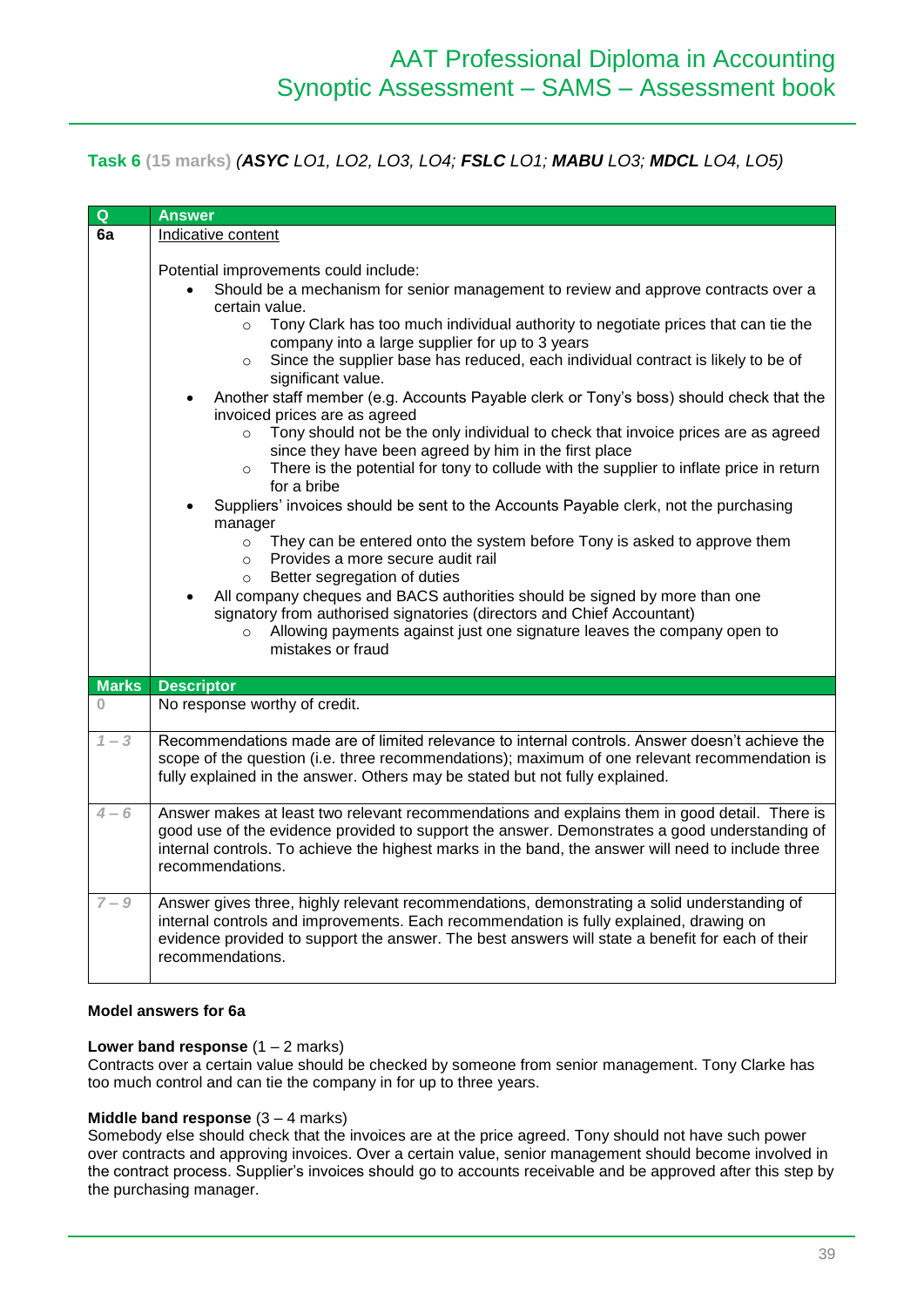#### **Higher band response** (5 – 7 marks)

Company cheques should always be signed by two people from an agreed pool of authorised signatories. There is a danger of fraud with only one signature. The whole purchasing system needs to be shaken up. Senior management should need to approve all contracts over a certain value. Invoices need to be checked for prices by an independent person. This could be done in accounts payable which is where invoices should be sent.

| $\overline{Q}$     | <b>Answer</b>                                                                                                                                                                             |
|--------------------|-------------------------------------------------------------------------------------------------------------------------------------------------------------------------------------------|
| 6 <sub>b</sub>     | Indicative content                                                                                                                                                                        |
|                    |                                                                                                                                                                                           |
|                    | Possible analytical method:                                                                                                                                                               |
|                    | SWOT analysis<br>$\bullet$                                                                                                                                                                |
|                    | Examines the strengths, weaknesses, opportunities and threats embedded in the<br>$\bullet$                                                                                                |
|                    | existing purchases control method                                                                                                                                                         |
|                    |                                                                                                                                                                                           |
|                    | Possible strengths:                                                                                                                                                                       |
|                    | o What advantages do our internal controls have?                                                                                                                                          |
|                    | What do they achieve that is better than the alternatives?<br>$\circ$                                                                                                                     |
|                    | Consider strengths from both an internal perspective, and from view point<br>$\circ$                                                                                                      |
|                    | of suppliers                                                                                                                                                                              |
|                    | Possible weaknesses:                                                                                                                                                                      |
|                    | o What could we improve?                                                                                                                                                                  |
|                    | Consider from internal and external basis - do suppliers perceive<br>$\circ$                                                                                                              |
|                    | weaknesses that we don't?                                                                                                                                                                 |
|                    | Possible opportunities:                                                                                                                                                                   |
|                    | Opportunities for improving internal controls<br>$\circ$                                                                                                                                  |
|                    | New developments in internal controls that could be adopted<br>$\circ$                                                                                                                    |
|                    | Possible threats:<br>Obstacles faced                                                                                                                                                      |
|                    | $\circ$<br>Changing technology making existing controls out of date                                                                                                                       |
|                    | $\circ$<br>Could weaknesses seriously threaten the business?<br>$\circ$                                                                                                                   |
| <b>Marks</b>       | <b>Descriptor</b>                                                                                                                                                                         |
| $\Omega$           | No response worthy of credit.                                                                                                                                                             |
|                    |                                                                                                                                                                                           |
| $1 - 2$            | Response simply identifies an analytical method (must be appropriate to the situation).                                                                                                   |
|                    | Limited explanation of what the method would enable them to do.                                                                                                                           |
|                    |                                                                                                                                                                                           |
| $3 - 4$            | Response successfully identifies an appropriate analytical method, e.g. a SWOT analysis,                                                                                                  |
|                    | and explains how it would be used to evaluate the internal controls in the area specified.                                                                                                |
|                    | Response includes some relevant points relating to how the method would be                                                                                                                |
|                    | applied/points that would be raised.                                                                                                                                                      |
|                    |                                                                                                                                                                                           |
| $\overline{5} - 6$ | Response successfully identifies an appropriate analytical method, e.g. a SWOT analysis,<br>and gives a clear explanation for how it would be used to evaluate the internal controls in   |
|                    |                                                                                                                                                                                           |
|                    | the area specified. The best answers will include a range of highly relevant points relating<br>to how the analytical method could be applied and the points that would be raised (albeit |
|                    | that they aren't required to carry out a full analysis themselves).                                                                                                                       |
|                    |                                                                                                                                                                                           |